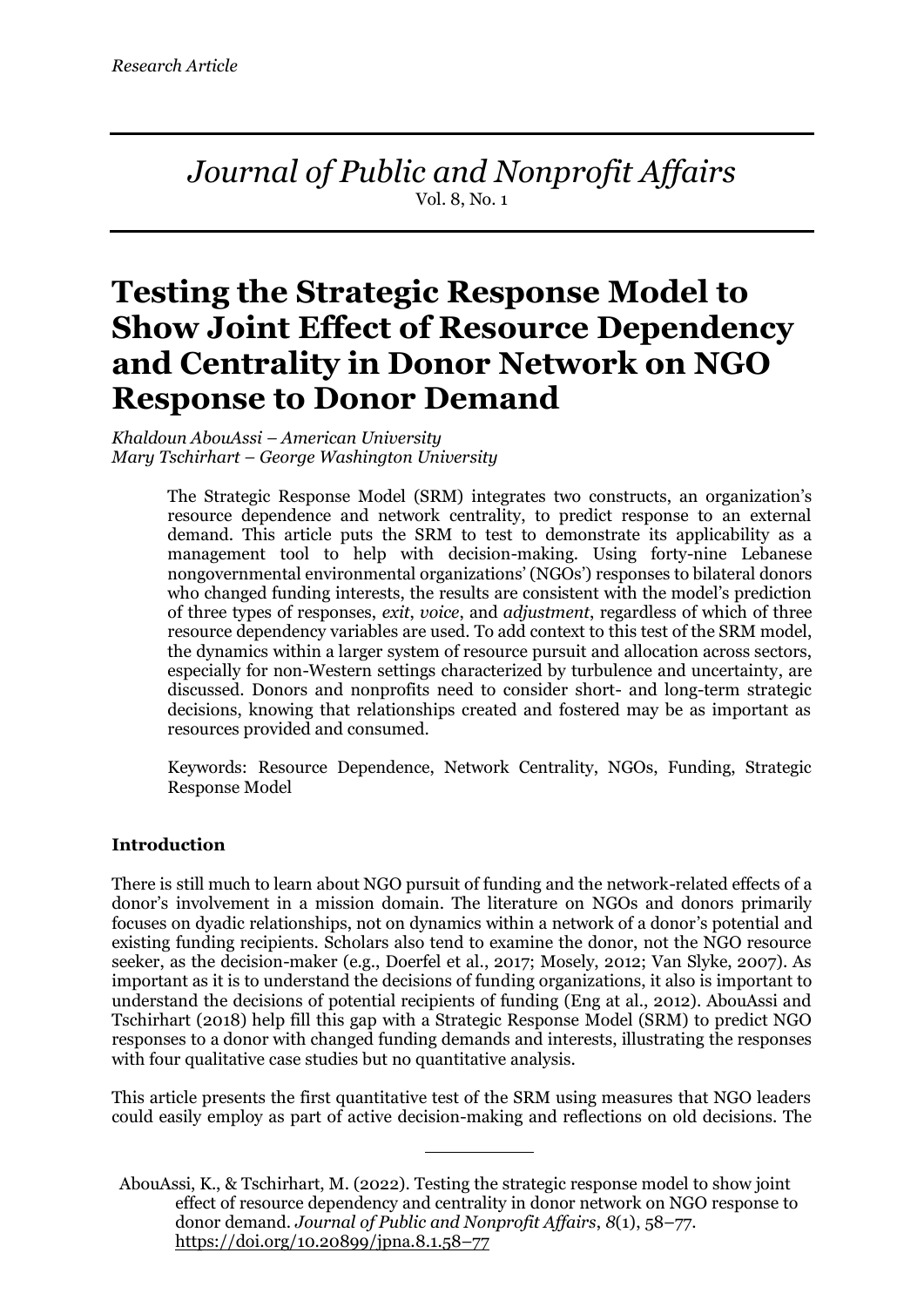SRM shows what leaders implicitly or explicitly said influenced their decisions; and the qualitative analysis of interviews revealed the model components. To make the model more useful as a management tool, we test objective measures that likely could be calculated by leaders as they are making their decisions. Given that our quantitative approach shows that the model has predictive power, we argue that it may be useful to NGO leaders to help them assess their options and examine assumptions and biases that may be affecting their decisions.

We analyze NGO responses within two donor networks and demonstrate that, as the SRM suggests, resource dependency combined with network centrality predicts NGO response to changed donor demands. After briefly presenting the model and hypotheses for empirical testing, we present the methodology and findings, and then discuss possible implications.

### **The Strategic Response Model (SRM)**

The SRM fills a needed gap in the public and nonprofit management literature that treats resource allocation and disbursement as important subjects. Resources are a necessary element of the capacity of joint action in the complex system of collaborative governance that brings together public and private actors to make and implement public decisions and policies (Emerson et al., 2012). Scholars (e.g., Lambright, 2008; Mosely, 2012; Suárez, 2011; Van Slyke, 2007) have examined how a funder—a government agency or a private donor—makes decisions to contract out to, allocate and distribute resources to, or renew funding to organizations across the collaborative system. Understanding the strategies and decisions of funding-recipient organizations is as important as understanding donors' decisions.

Towards that end, AbouAssi (2013) identifies four responses of nonprofits to changes in the funding priorities of their donors. An NGO may decide to exit a relationship with a donor by taking no action to pursue further funding, use *voice* to try to insert its priorities into the donor's funding guidelines and goals, use *adjustment* by strategically changing the nature of its activities to meet the donor's demands in order to sustain the funding relationship while acting to protect its own priorities, or exhibit *loyalty* by doing what the donor wants without question in a quick manner without consideration of any alternative option.

AbouAssi and Tschirhart (2018) developed the SRM to predict these responses by matching each response to a combination of an NGO's level of resource dependency on the donor (low or high) and its location in a donor's network, addressed in this article using the closeness centrality measure (weak or strong). Four different combinations are depicted in Figure 1.

Resource dependency has a long tradition in scholarship on organizational behavior. The Resource Dependency Theory posits that organizations seek to maintain flows of resources from providers while trying to buffer their demands (Pfeffer & Salancik, 1978). Scholars (e.g., Delfin & Tang, 2008; Ebaugh et al., 2005; Hughes & Luksetich, 2004) have examined the impact of a resource provider on the performance and decisions of nonprofits. NGO leaders' pursuit of a current donor's funding is thus influenced by the nature of dependence on that particular resource stream. That dependency may help in predicting which response in AbouAssi's (2013) typology an NGO pursues, but with limitations. Not all organizations with the same resource dependency behave the same. Nonprofits are proactive in managing their institutional and resource environments (Schafer & Zhang, 2019; Tschirhart, 1996). These organizations are equipped with social missions, viable information, and strong connections to stakeholders (Ebrahim, 2005b; Saidel, 2000).

The literature on resource dependency as a predictor of behavior shows its limitations as well as its value if used in interaction with other theories (Drees & Heugens, 2013). To address the limitation and value opportunity, the SRM adds network centrality as a key influence interacting with resource dependency. Combining a network lens with resource dependence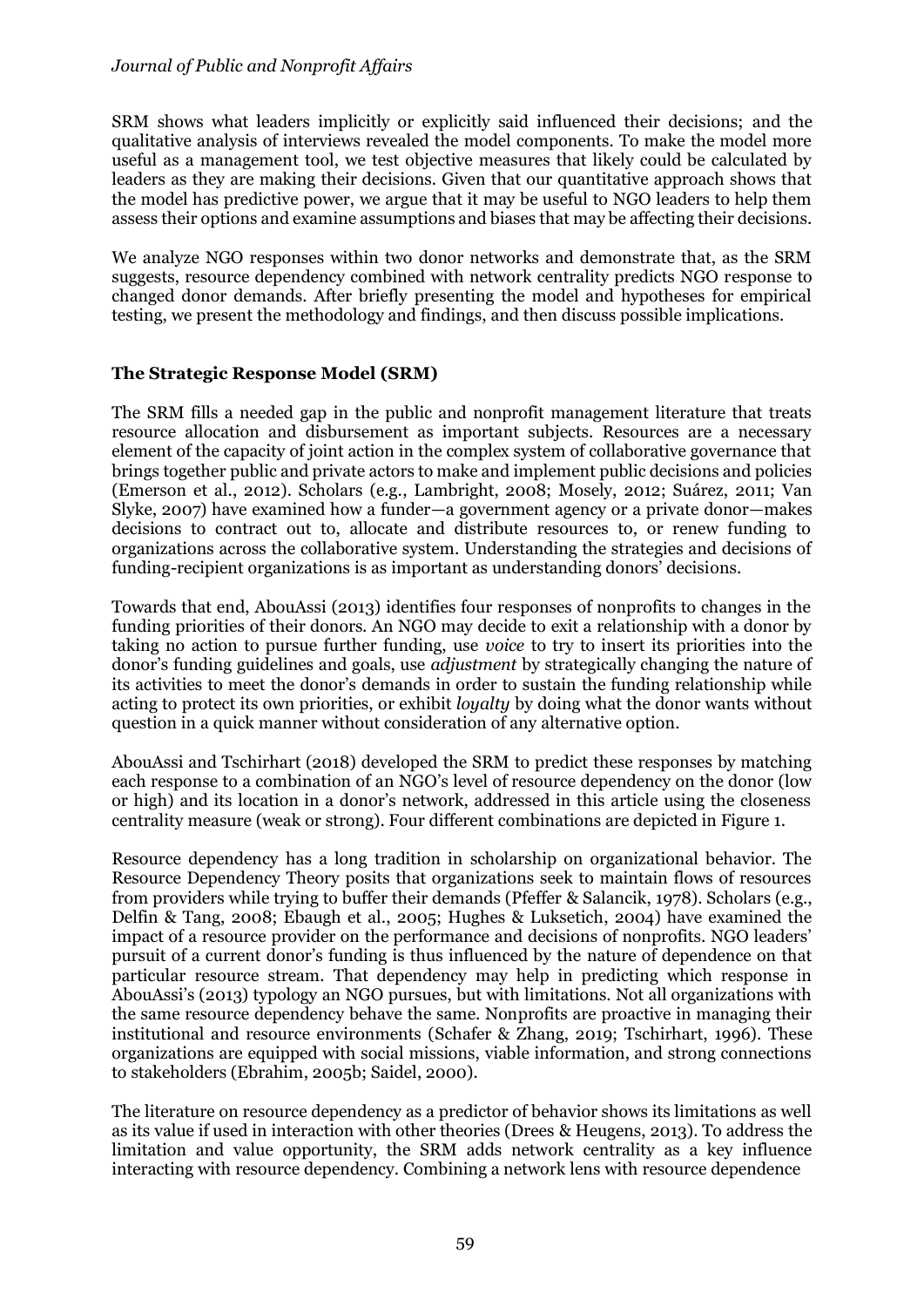**Figure 1.** The Strategic Response Model (SRM)

|                                                         | <b>Low Resource</b><br><b>Dependence on Donor</b>                                                                                      | <b>High Resource</b><br><b>Dependence on Donor</b>                                                                                             |  |  |  |
|---------------------------------------------------------|----------------------------------------------------------------------------------------------------------------------------------------|------------------------------------------------------------------------------------------------------------------------------------------------|--|--|--|
| Weak<br><b>Centrality</b><br>in Donor<br><b>Network</b> | Low resource<br>dependence/Weak centrality<br>(LRWC)                                                                                   | <b>High resource</b><br>dependence/Weak centrality<br>(HRWC)                                                                                   |  |  |  |
|                                                         | <b>Prediction is EXIT</b><br>Do not pursue relationship with<br>donor when demands are no<br>longer seen as consistent with<br>mission | <b>Prediction is ADJUSTMENT</b><br>Strategically change to<br>fit, at least to some extent, donor<br>demands while preserving mission<br>focus |  |  |  |
| <b>Strong</b><br><b>Centrality</b>                      | <b>Low resource</b><br>dependence/Strong<br>centrality (LRSC)                                                                          | High resource dependence<br>/Strong centrality (HRSC)                                                                                          |  |  |  |
| in Donor<br><b>Network</b>                              | <b>Prediction is VOICE</b><br>Negotiate with donor to change<br>nature of donor demands                                                | <b>Prediction is LOYALTY</b><br>Automatically change to match<br>donor demands                                                                 |  |  |  |

Note: Elaborated from AbouAssi (2013) and AbouAssi & Tschirhart (2018)

to create the SRM is a parsimonious yet informative framework useful to practitioners (AbouAssi & Tschirhart, 2018).

Organizations are embedded in networks of relations and ties (Granovetter, 1973, 1983) with varied connections through shared missions and information exchanges to stakeholders inside and outside a particular network (Ebrahim, 2005b; Saidel, 2000). The location of an organization in a donor network can, consequently, influence its response to the donor's demands. Network members can use their networks to gain information useful for deciding resource targets and resource pursuit strategies, leverage network contacts for bargaining power with donors, and vary from other network members in their perception of the value they get from their membership in the network (e.g., Mitterlechner, 2019). Centrality in a donor network typically affords the member the most power or leverage with the donor (Boje & Whetten, 1981; Ibarra, 1993; Wasserman & Galaskiewicz, 1994). Relationships that involve more frequent and trusted information flow, but with more redundant and confirmatory rather than new information exchange, are typically among organizations with the most network centrality. Those with the most centrality occupy the most central nodes of a network, that is they are closest to all other organizations in the network, calculated using the shortest possible (geodesic) paths (Lee et al., 2012; Ofem et al., 2018; Paarlberg & Varda, 2009; Provan et al., 2005). The benefits of centrality are direct connection, shorter transaction times, lower costs, less free-riding, and direct access to others in the network (Luo & Kaul; 2019), but the risk of redundancy of connections and information exists (Granovetter, 1973, 1985).

This article quantitatively examines the degree to which the SRM is parsimonious and its applicability as a management and decision-making tool. The first step is to decide on quantitative measurement of each part of the combination and then, secondly, to combine them. To capture resource dependence, scholars typically use one of three measures; we use all three separately to allow a more nuanced comparison of their value as a measure for the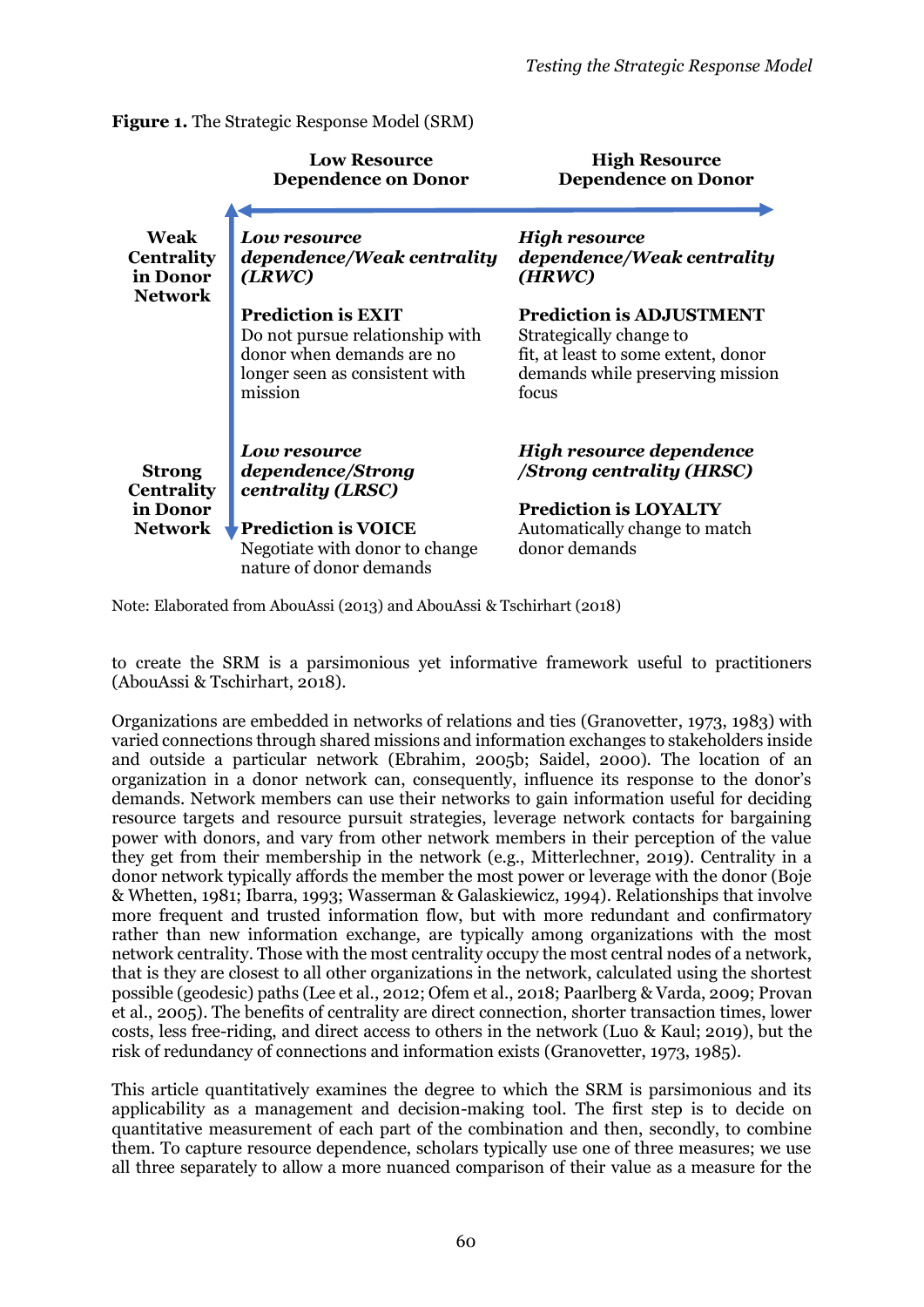model. First, we use *resource criticality* which captures the percentage of revenues an NGO can generate internally, which reflects the ability of an organization to survive without the donor funding (Delfin & Tang, 2008; Guo, 2007; Pfeffer & Salancik, 1978). Next, we use *resource discretion* which looks at the percentage of the overall funding that is given by the particular donor that needs a strategic response, helping to capture the funding portfolio's dependence on the one donor (McCaskill & Harrington, 2017; Neumayr at al., 2015; Shea & Wang, 2016). Last, we use *resource concentration*, which indicates how many donors are currently funding the NGO, giving a different lens on how much the NGO depends on the one donor versus the larger set of the organization's donors (AbouAssi, 2015; Malatesta & Smith, 2011).

To capture centrality in a donor network, we use *closeness centrality* (Lazzarini & Zenger, 2002). Some scholars advocate for closeness centrality as the best measure of centrality (Baer, 2010; Levin & Cross, 2004; Marsden & Campbell, 1984). It captures the ability of an actor to independently access all other actors in the network (Borgatti, 2005; Freeman, 1979; Wasserman & Faust, 1994) and it is associated with fast access to network flows (Priante et al., 2021) and relates to others' perceptions of the power an actor has in the network (Rotolo & Petruzzelli, 2013). In using a closeness centrality network measure to test the SRM, we move beyond examining dyadic ties between an NGO and a donor and capture the position of an NGO in a donor network. With the closeness centrality measure the focus is not on the NGO's relationship to the donor, but rather to the other NGOs in the donor's network. By using this measure, we follow Sedereviciute and Valentini's (2011) call for more attention to network dynamics. While there may be patterns in having closeness centrality in a donor network and having one of the largest grants from that donor the SRM does not make that assumption but looks at the network and resource dependency aspects in combination empirically and from the NGO's, not the donor's perspective.

The combination process for quantitatively testing the SRM is simple. An organization rates high or low in resource dependency and weak or strong in network centrality resulting in the four classifications captured in four hypotheses. To be clear, in this article, we are using the SRM to look at grant-making dynamics from the NGO, not the donor perspective. This makes sense in the research context because the donor invited all NGOs to seek renewal of their funding, as long as the NGO could meet the donor's revised interests. We are interested in the responses taken by the NGOs in the donor's existing network of funded organizations. Following are our hypotheses, grounded in the SRM.

Under conditions of weak centrality and low resource dependency, there are low financial and information access incentives to maintain a relationship and we hypothesize *exit* from a donor funding relationship. Given little bargaining power in the network due to low closeness centrality, an NGO leader's perception of the likelihood of success in trying to change the donor's interests or demands is likely to be low. Also, it is likely to strategically not be perceived as worth the effort to pursue the donor's funding if the donor's funding is not critical for survival (low resource criticality dependency with the donor), there are other options for resources (low resource discretion dependency on this donor), and the NGO can turn to its other donors' networks for information to support resource pursuit (low resource concentration dependency on this donor). The more donor networks in which an NGO participates, the less dependent it is on any one of the donors, given that each donor network contains potential or existing relationships that may assist with successful resource pursuit. Also, if one is on the periphery of a donor network, the pressure to maintain relationships with other members of the donor network is low. There is little to sustain network relationships except a common interest in getting funds from the donor, and interest in that is likely to be low if funding exists elsewhere (discretion and concentration). If you are a decision-maker in an NGO that is a member of multiple donor networks (resource concentration), those donor networks in which you have a less central presence are the least worrisome to exit from in the face of unappealing donor demands. The more central you are in a particular provider network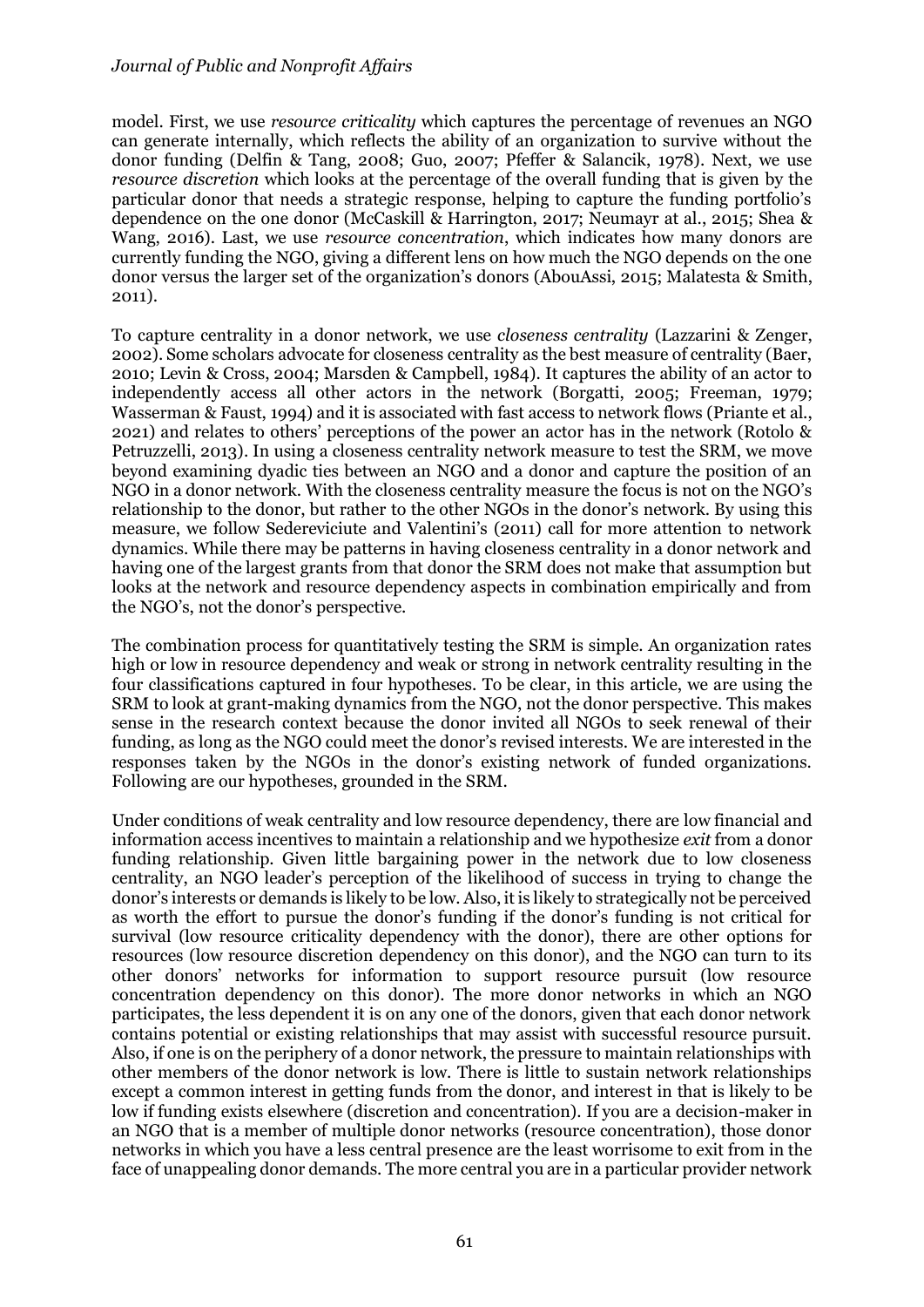and the fewer of these types of networks are available to you to navigate, the more investment you are likely to make to try to keep your funding and thus are less likely to use an *exit* response.

*H1: Likelihood of an NGO using EXIT is highest when there is LOW resource dependence on the donor (H1a: resource criticality, H1b: resource discretion, and H1c: resource concentration) combined with WEAK closeness centrality in the donor's network.*

Dowding et al. (2000), Gehlbach (2006) and Hirschman (1970) suggest that effective use of a *voice* response depends on adequate communication structures, a certain degree of trust and openness, and strong bargaining power. An NGO acquires potential power for *voice* through its links with others on whom the donor depends for a resource exchange (Zheng et al., 2019) and its willingness to risk being unsuccessful with *voice*. Network centrality expands the bargaining position (Carolan & Natriello, 2005; Paarlberg & Varda, 2009; Provan et al., 2005) and low dependency may increase willingness to try and bargain. There is likely to be more *voice* when the donor's resources are less critical to preserve than internal ones (resource criticality); the consequences of an ineffective *voice* attempt are less serious due to other source options (resource concentration and discretion) and a central position in the network gives some confidence that *voice* is worth trying.

*H2: Likelihood of an NGO using VOICE is highest when there is LOW resource dependence (H2a: resource criticality, H2b: resource discretion, and H2c: resource concentration) on the donor combined with STRONG closeness centrality in the donor's network.* 

With weak centrality in a donor's network, but a high degree of dependency on the donor, we expect to see *adjustment* to reduce risk that needed donor funding will be stopped. NGOs are committed to their missions and may wish to avoid significant mission drift so if the donor is asking for something outside their mission, an NGO may work to buffer its core missionrelated activities from what the donor is willing to fund or find a way to link what it wants to do to what the donor wants without using the *voice* strategy to try and change the donor. *Adjustment* allows an organization to adapt to a changed environment in a strategic fashion, and aid its capacity to survive (Grimes et al., 2019). With *adjustment*, compared to a *loyalty* response, the NGO is also able to respond to external perceptions of mission drift, justifying its choices of how to satisfy the donor to retain resource flows. As Bennett and Savani (2011) explained, charities can operate outside their original missions to receive funding without sacrificing their ability to be proactive in directing and controlling their activities in a strategic fashion. If they have weak closeness centrality in the network and thus not much leverage as a member of the donor network, they may still find that it is worth their effort to adjust their activities given that they have few other donors to work with (resource concentration) and this donor provides a high percentage of their donor-provided funds (resource discretion) and funds overall (resource criticality).

*H3: Likelihood of an NGO using ADJUSTMENT is highest when there is HIGH resource dependence on the donor (H1a: resource criticality, H1b: resource discretion, and H1c: resource concentration) combined with WEAK closeness centrality in the donor's network.*

At the other extreme from *exit*, an NGO may engage in *loyalty* responses. If resource dependence is especially high and closeness centrality is very strong, it may be unquestioned that the NGO should maintain its central place in the funder's network and pursue continued flow of resources from the funder, no matter what the donor is asking the NGO to do to receive the funding (Cornforth, 2014). Unlike *adjustment*, where the nonprofit internally crafts a way to respond to new demands, with the *loyalty* response, the decision to pursue the funding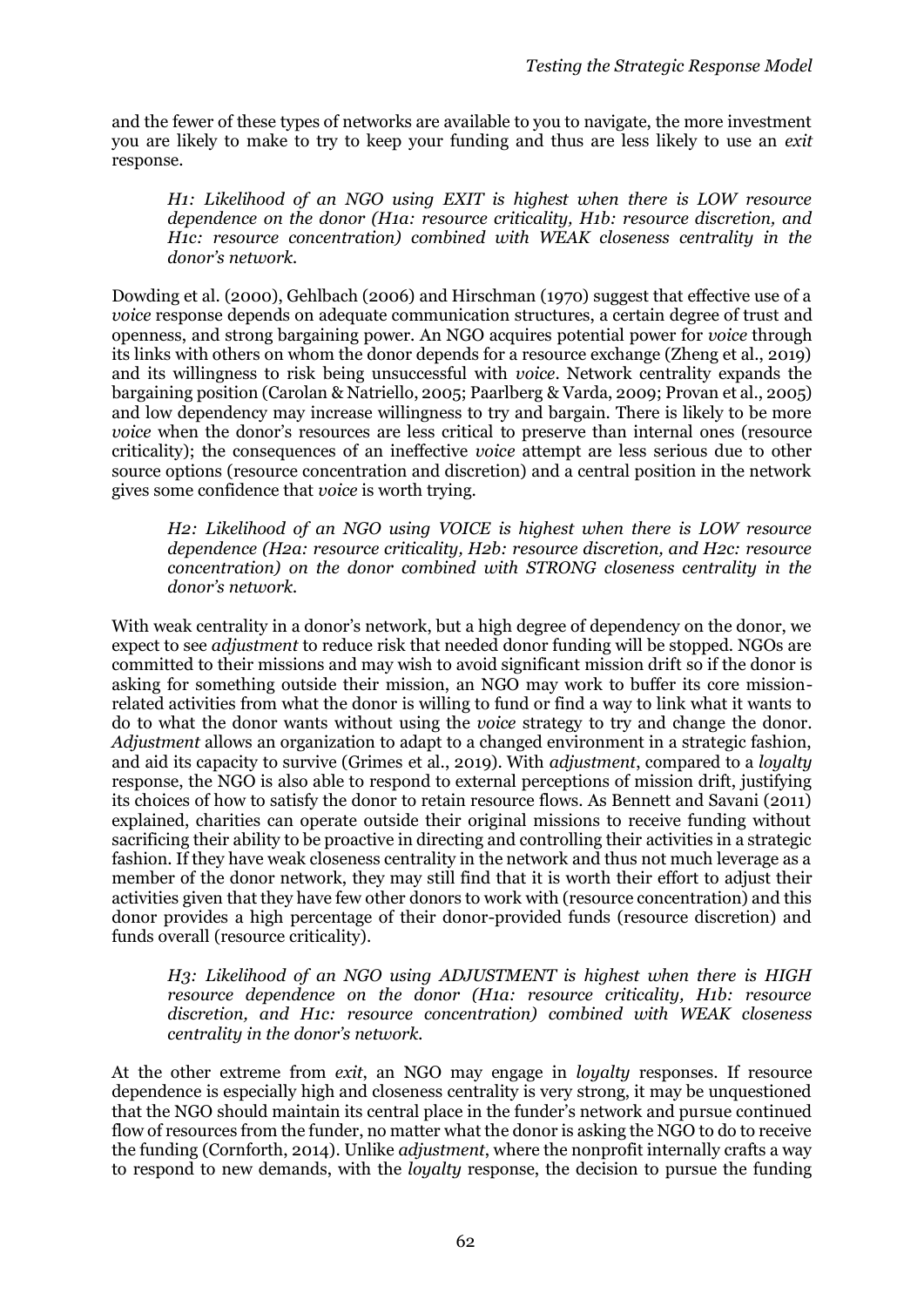occurs without attention to what the changed demands will do to the pursuit of the NGO's stated mission. The NGO is captured by the donor and has little desire for independence, and in some cases the NGO may have a donor acting as a puppet master, which substantially risks a mission drift.

*H4: Likelihood of an NGO using LOYALTY is highest when there is HIGH resource dependence on the donor (H1a: resource criticality, H1b: resource discretion, and H1c: resource concentration) combined with STRONG closeness centrality in the donor's network.*

# **Methodology**

*Context*

This article uses a sample of NGOs in Lebanon working in the environmental sector to test the SRM. During the time of the research, the most active international donors of Lebanese environmental NGOs decided to shift their funding focus, creating an opportunity to examine what happens when an NGO's current donor decides that resources will no longer be forthcoming for activities related to the organization's core mission.

Lebanon is a young democracy with a weak economy and ailing public sector that has suffered from wars and civil unrest (El-Zein & Sims, 2004). Its turbulent and uncertain context is similar to other countries such as Cambodia, Nepal, and Uganda (Contu & Girei, 2014; Marshall & Suárez, 2014). In such a context, civil society organizations often step into roles elsewhere assumed by the national government (Martin-Howard, 2019); in Lebanon, this is particularly the case in service areas like the environment.

NGOs with environmental missions operate relatively autonomously from the government (AbouAssi, 2015; AbouAssi et al., 2021). With limited local financial support, these organizations rely on foreign government aid agencies and other international organizations to provide substantial funding streams with limited in-country government oversight (AbouAssi, 2015; Haddad, 2017). This reliance has mixed effects. On one hand, the funding has been instrumental in the development and professionalization of the sector and in its ability to fill the gap created by the inability or absence of government agencies. On the other hand, the funding also potentially risks dependency on donors, competition over resources, creation of donors' closed circles of NGOs that exclude other actors, and disconnection from local beneficiaries and needs (AbouAssi, 2013; Clark & Salloukh, 2013; Haddad, 2018).

### *Sample and Data Collection*

For network analysis, sampling is limited to try to capture the entire network (Barnes, 1979; Burt, 1983; Marsden, 1990). To limit variation in service category, we focus on environmental NGOs; these are local, formally-registered organizations with environmental missions as per the United Nation Development Program's database. These organizations are actively engaged in environmental policy and management activities sometimes in collaboration or competition with the governments (AbouAssi et al., 2021). We also limit variation by geography to focus on Mount Lebanon, which is the largest region in the country where 60 out of the 153 environmental NGOs in Lebanon during data collection were located and operating.

The data was derived from a survey administered in 2010–2011 to the 60 NGOs both online and in a hard copy. Relevant survey questions solicited details on programs (name and nature of projects being implemented, number of beneficiaries, project budget and funding sources with percentile breakdowns, and implementing partners), financial resources (annual budget, financial resources, and breakdown of funding sources), and institutional relations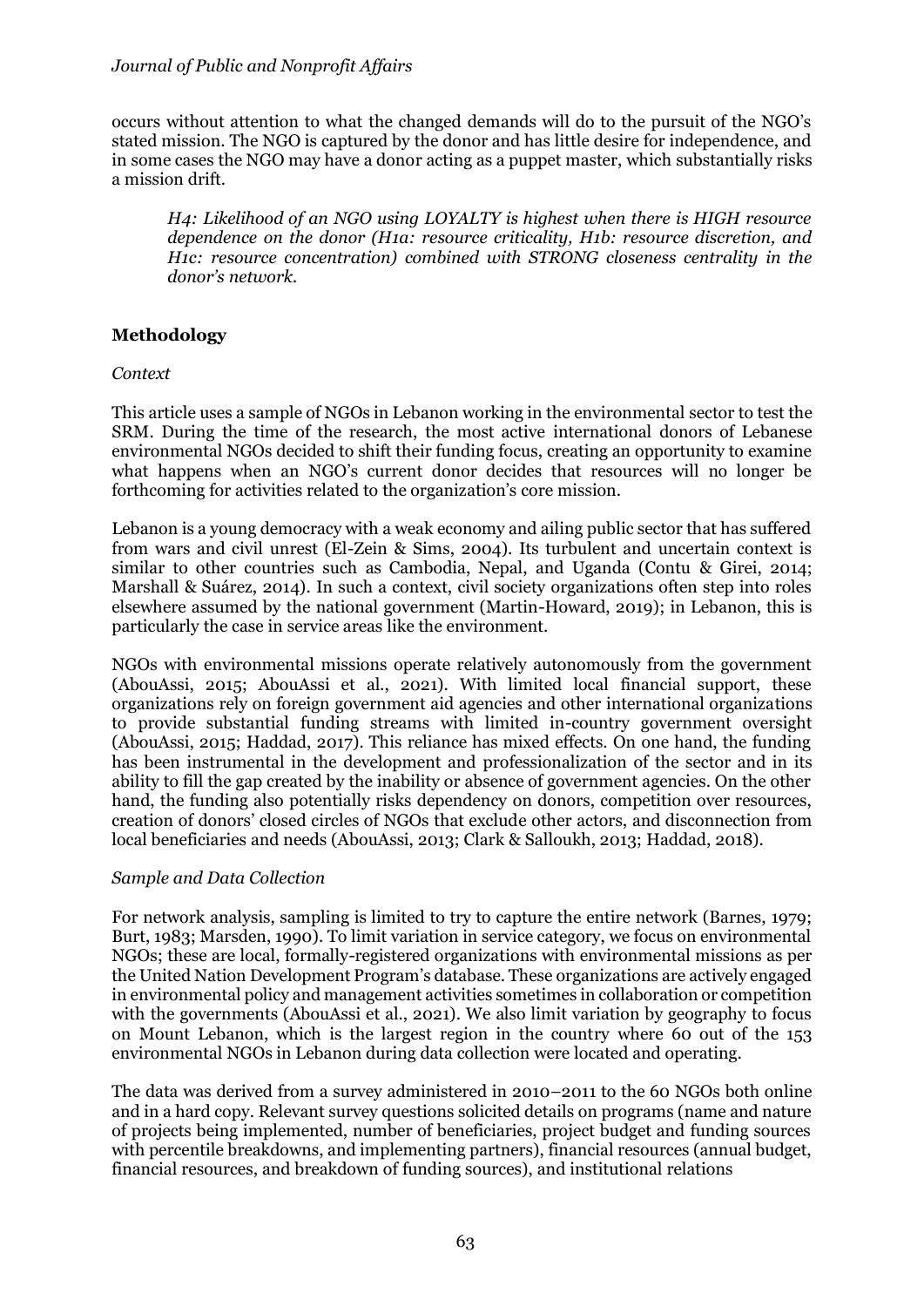

# **Figure 2.** Plotted Network of Two Donors

Note: Donor 1 (shown with diamond) and Donor 2 (shown with square) are the funders; the circles indicate the NGOs. The line between an NGO and a donor indicates funding; subsequent lines between NGOs indicate partnership, not funding, on projects funded by the donor during the time of the study.

(partnerships and networking). For some questions, including programs and finances, respondents were asked to provide information for multiple years (2005–2009). Organizational reports and websites were used to verify some of the information.

Out of these sixty environmental organizations registered in the region, seven had no funding relationship at any time with Donor A or B and are not in this research, leaving 53 NGOs who received an online and hard-copy survey with questions on programs, funders, financial resources, and institutional relationships. Most, 50 out of 53, returned responses, with one dropped due to insufficient information. The final dataset includes 49 NGOs, approximately 92% of the targeted population, which is above the acceptable threshold for network analysis (Diani, 2002).

We focus on networks of two donors that most environmental NGOs in the region received funding from for multiple years preceding our research. Labeled as Donor A and Donor B, the donors are the aid agencies of western governments. When the donors' shifted funding away from environmental programs, it was not obvious how their previous environmental NGO funding recipients would respond to the changed call for proposals. We show that the SRM predicts most of the NGO responses.

UCINET was used to plot the donors' network (Borgatti et al., 2002). Attributes are associated to the organizations (nodes) in the mapped network; networks are plotted according to the need and based on various attributes including the connections or relations between the organization during the time of this research. As Figure 2 shows, there is overlap in membership in both donors' networks; two organizations received funding only from Donor A and five only from Donor B. The networks yield 91 observations of responses to a donor (44 responses to Donor A and 47 responses to Donor B).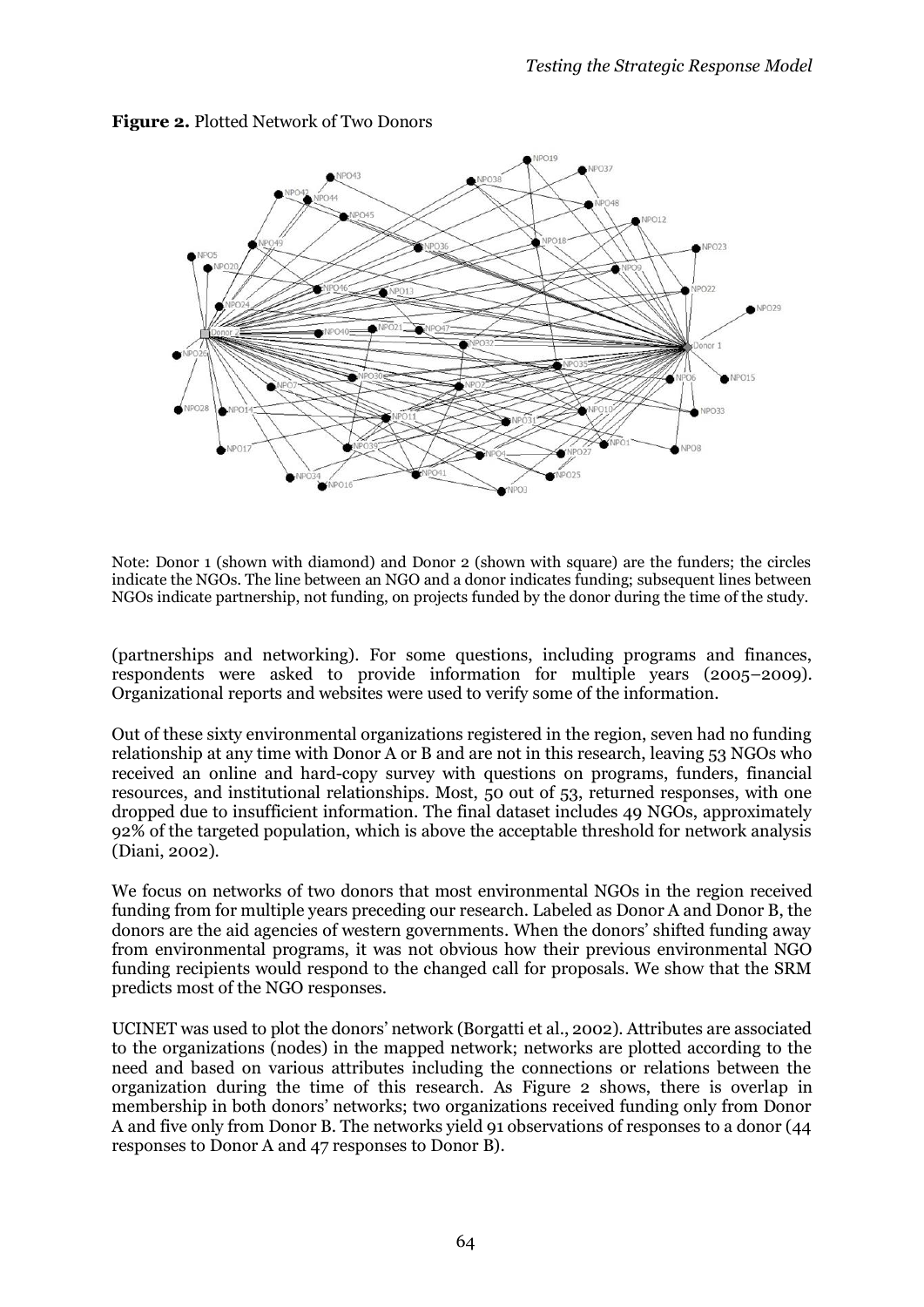### *Variables*

*Dependent Variable.* This is the response to what happened in the funding cycle after donors' interests changed: *exit, voice, adjustment,* or *loyalty*. Following an approach used by Rusbult and colleagues (1988), NGO responses were coded using survey data and then two local experts confirmed the categorizations. NGOs that used to have donor funding but did not submit a proposal in the new funding cycle got an *exit* categorization (29 observations). Proposing a new project that is still environmentally focused but also meets the changed interests of the donor is coded as *voice* (24 observations). Submitting a proposal that no longer had an environmental component is coded as *adjustment* (38 observations). None of the organizations in this research reported anything that could have been interpreted as a blind commitment or response to a donor; consultations with experts verified the absence of *loyalty* responses.

To root out bias in this approach, we examined a list of applicants secured from Donor A that included information on whether the NGO applied for funding or not, and what the NGO proposed for the use of funding from the donor. Donor B did not provide a similar list. Using the list from Donor A, we determined that observations categorized by the coders and experts matched the donor's categorization of what happened after funding interests changed. For example, we determined that we did not code something as *exit* if an application was submitted after the funding interest shift but was rejected by the donor. There were no cases of this for responses to Donor A. This could have been possible for Donor B, given that we did not get Donor B's perception of what happened, but our coding is wrong only if the NGO respondent lied to us about what response they had to Donor B.

*Independent Variables*. The predictor variable is the combination of an NGO's characteristics related to its resource dependency level and closeness centrality in a donor's network. We first calculate the resource dependency and network centrality separately and then combine them to classify organizations into one of the four categories.

*Resource Dependency*. To capture resource dependence, scholars typically use one of three measures and treat it as continuous (e.g., Delfin & Tang, 2008; Neumayr et al., 2015; Shea & Wang, 2016). We use all three to allow a more nuanced testing of SRM. Also, we treat resource dependency as dichotomized: high or low, resulting in a conservative test of the model, increasing its ease of use, and consistent with some prior measures (Elo & Beale, 1985; Stedman et al., 2004) which justify a cutoff point between low and high based on the feasibility of analysis. The median as our cut between high and low allows for enough observations in each category for analyses. Following are details for each measure.

Resource criticality is measured using percentage of internal revenue from the total annual budget. Internal sources of revenue are membership fees, income-generating activities such as sales and fees-for-service; external sources include donations and grants. The range is 0 to 1 with a lower score indicating more dependency. Low (LR criticality) is 0.051 to 0.99 and high (HR criticality) is 0.01 to 0.5. Criticality is low for 18% of the observations and high for 82%.

Resource discretion is measured as the percentage of that donor's funding from total external funding of the organization. This recognizes that the presence of multiple sources of funding does not necessarily mean dependency is equal across the sources. The range is 0 to 1 with a higher score indicating more dependency. Low (LR discretion) is 0.01 to 0.50 and high (HR discretion) is 0.51 to 0.99. Discretion is low in 41% of the observations and high for 59%.

Resource concentration is measured as the number of external sources of funding with more sources indicating lower dependency. Low (LR concentration) is anything over 4 sources and high (HR concentration) is 4 or less sources. Concentration is low for 33% of observations and high for 67%.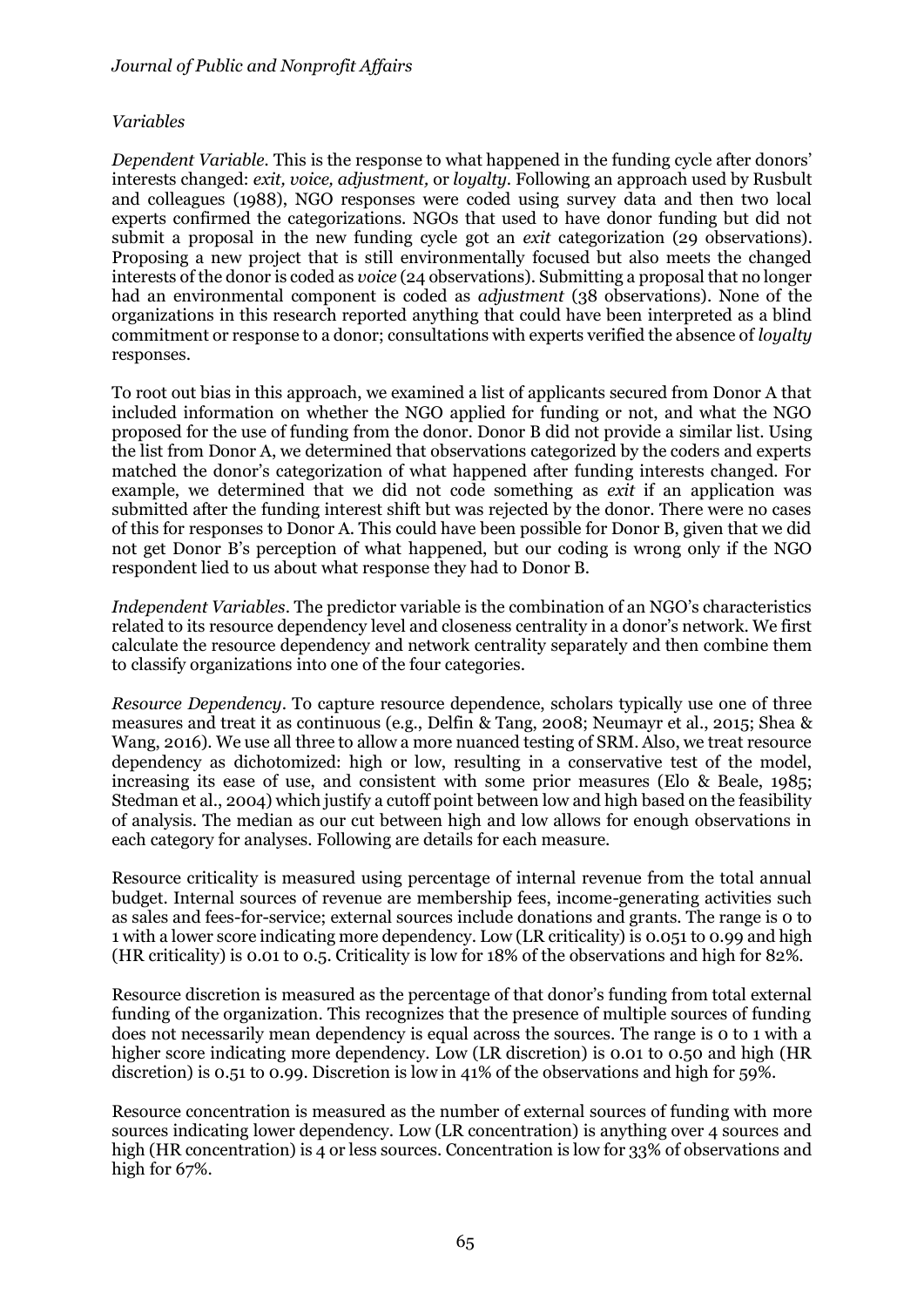| Variable                       | Min.         | Max.  | Mean  | Std. Dev. |  |
|--------------------------------|--------------|-------|-------|-----------|--|
| <b>Resource Criticality</b>    | 0.06         | 1.00  | 0.515 | 0.198     |  |
| <b>Resource Concentration</b>  | $\mathbf{O}$ | 15    | 3.775 | 3.495     |  |
| <b>Resource Discretion</b>     | 0.00         | 1.00  | 0.545 | 0.282     |  |
| Network Centrality-<br>Donor A | 0.21         | 18.30 | 5.096 | 2.847     |  |
| Network Centrality-<br>Donor B | 0.35         | 11.40 | 4.782 | 2.862     |  |

#### **Table 1. Descriptive Statistics**

*Network Centrality*. Centrality is an individual actor's position in a network relative to other network members, affording the actor certain power or leverage (Boje & Whetten, 1981; Ibarra, 1993; Wasserman & Galaskiewicz, 1994). To capture centrality as either strong or weak within a donor network we use the closeness centrality score (Lazzarini & Zenger, 2002). Some scholars advocate for closeness centrality as the best measure of centrality (Baer, 2010; Levin & Cross, 2004; Marsden & Campbell, 1984). It captures the ability of an actor to independently access all other actors in the network (Borgatti, 2005; Freeman, 1979; Wasserman & Faust, 1994).

Using survey data, we calculated the closeness centrality score for a response within the network of grant recipients for each donor separately, allowing for the effect of the other donor to be isolated and variation in the position of each NGO in each network to be detectable (Diani, 2002; Freeman, 2000; Lazzarini & Zenger, 2002; Scott, 2000). Calculated using UCINET as the sum of distance from the NGO's node in the network to all others, each NGO gets a closeness centrality score for each donor network. We then use the median score as the cutoff point to code if network centrality is weak or strong. In Donor A network, a closeness centrality measure between 4.2 and 18.3 is categorized as strong centrality (SC) and if less than 4.2, as weak (WC). In the Donor A network there are 56% observations with strong centrality and 44% with weak. For Donor B's network, if the closeness centrality measure is between 3.6 and 11.4, we categorize it as SC (45% of observations) and if less than 3.6, as WC (55% of observations).

To create the predictor variable, we combined low and high resource dependency (LR and HR) and weak and strong network centrality (WC and SC) into four categories: (1) LRWC: low resource dependency and weak closeness centrality in donor network; (2) LRSC: low resource dependency and strong closeness centrality in donor network; (3) HRWC high resource dependency and weak closeness centrality in donor network; and (4) HRSC: high resource dependency and strong closeness centrality in donor network. This composite variable creates a conservative test of SRM given that we force the classifications as weak or strong centrality and low or high dependency to test the model. Table 2 reports the frequencies using the three versions of this predictor variable.

### **Results**

We use cross tabulations, rather than regressions, for this analysis to maintain the spirit of SRM as a parsimonious tool. If the composite variable predicts response according to the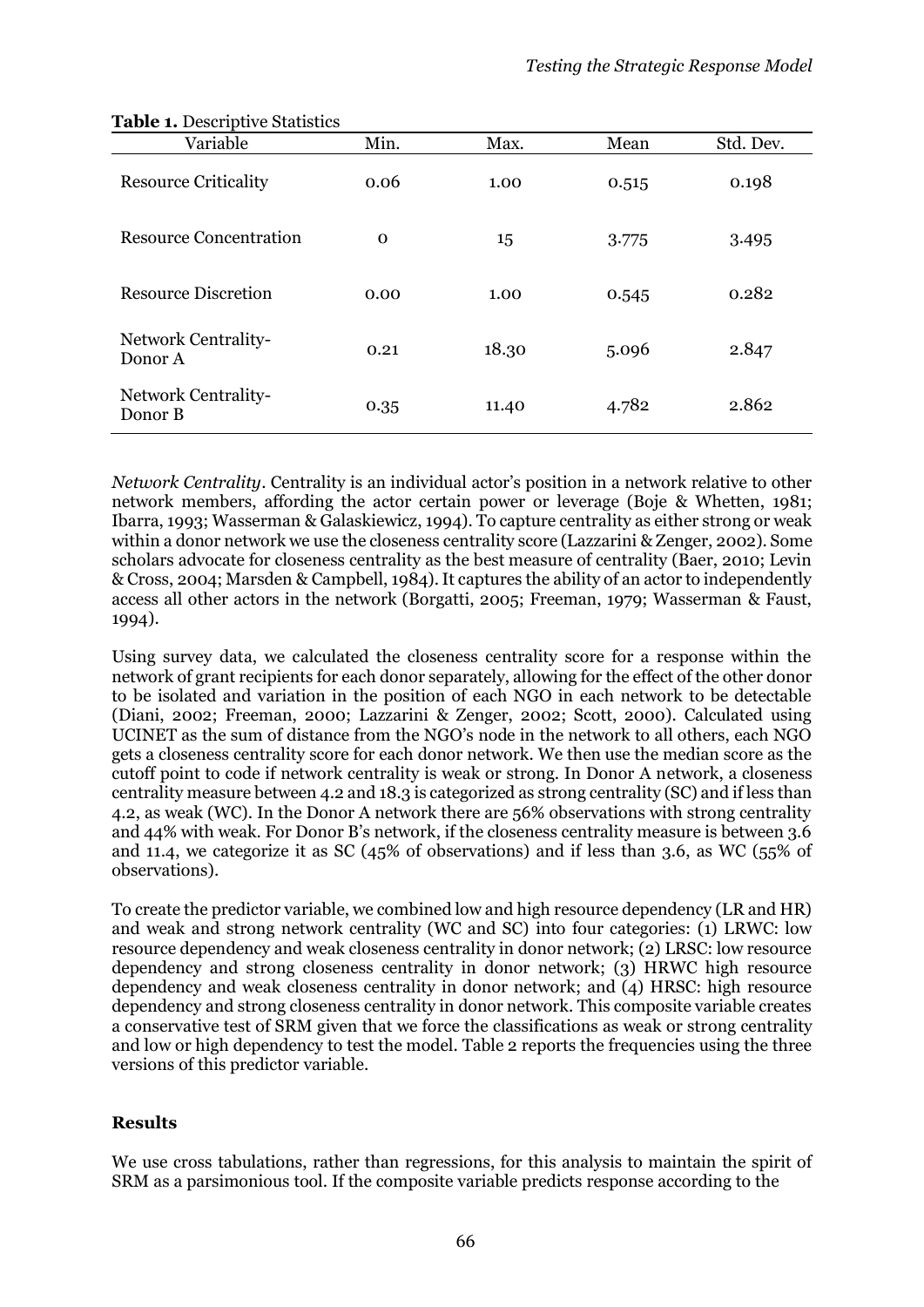| Predictor                                                | Criticality<br>Measure | Concentration<br>Measure | Discretion<br>Measure |  |
|----------------------------------------------------------|------------------------|--------------------------|-----------------------|--|
| LRWC: low resource<br>dependency, weak centrality        | 10                     | 11                       | 15                    |  |
| LRSC: low resource<br>dependency, strong centrality      | 6                      | 21                       | 22                    |  |
| <b>HRWC</b> high resource<br>dependency, weak centrality | 40                     | 39                       | 35                    |  |
| HRSC: high resource<br>dependency, strong centrality     | 35                     | 20                       | 19                    |  |
| <b>Total Number of Observations</b><br>for Analysis      | 91                     | 91                       | 91                    |  |

#### **Table 2.** Observations by Resource Dependence Measure

hypotheses, we will see the NGOs falling into the expected cells. However, given we had no *loyalty* responses, we could not test the predictors for that cell. We find support for the predictors of SRM's other three cells, as shown in Table 3. Two analyses are significant at the p<.001 level and one at p<.10 using Pearson Chi Square statistics.

As additional tests, we did the analysis without the *loyalty* category given we had no responses in it. We also did the cross tabulations for each network separately and the results are similar. Plus, we ran the analysis without the HRSC cases since, theoretically, only some of these are strongly theorized for the *loyalty* response. The very high dependency and very strong centrality cases fit under HRSC, but the moderately high and moderately strong cases do as well with our measurement schema. Our hypothesis is that *loyalty* is limited to cases at the extreme ends of the strong centrality and high dependency continuums. With the HRSC category excluded, the level of significance increases for all versions of our composite variable. For consistency with the four cell SRM, we show the analysis with HRSC included in Table 3.

To illustrate, Table 3 shows that with criticality as a resource dependency measure, 7 organizations that had high resource dependence due to limited internal revenues and enjoyed strong centrality in the donor's network (HRSC) used *exit* when faced with changes in donor funding, compared to 18 and 10 that used *voice* and *adjustment* respectively. With discretion as a resource dependency measure, among the 21 organizations that had low dependence on the donor, 14 organizations with weak centrality in the network (LRWC) used *exit* compared to the 7 with strong centrality (LRSC). Among organizations that depended on the donor for a considerable percentage of their external funding, 5 organizations with weak centrality in the donor's network used *exit* compared to 3 that were central in that network. Therefore, as hypothesized, *exit* is the most common response when there is low resource dependency and weak centrality. This is the case, regardless of the resource dependency measure: 80%, 82% and then 93% of LRWC cases are *exit* responses, using criticality, concentration, and discretion measures respectively.

As predicted, *voice* is most common under conditions of low resource dependency and strong centrality when using concentration (*voice* in 62% of LRSC cases) and discretion (*voice* in 46% of LRSC).

With the criticality measure, the responses split 50% between *exit* and *voice* for the six observations; two possible explanations deserve further study. One explanation is that an NGO might have informally used *voice* first but when it was not well-received by the donor, the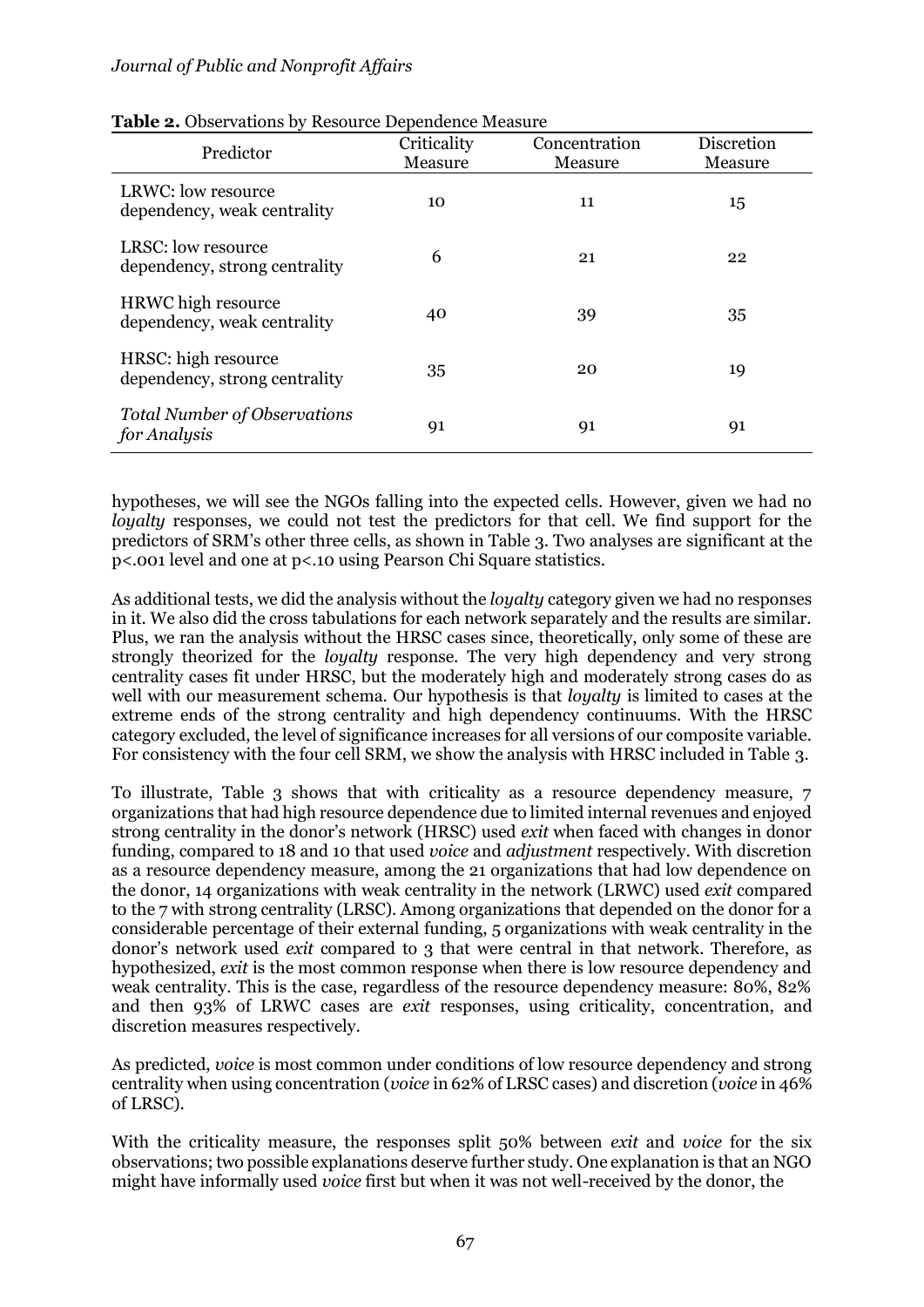|              |                                   |                                        |              | $\sim$              | Combo using Concentration |                |                           |                                       |                         |                 |                         | Total for       |        |
|--------------|-----------------------------------|----------------------------------------|--------------|---------------------|---------------------------|----------------|---------------------------|---------------------------------------|-------------------------|-----------------|-------------------------|-----------------|--------|
|              |                                   | <b>Combo using Criticality Measure</b> |              |                     | Measure                   |                |                           | <b>Combo using Discretion Measure</b> |                         |                 |                         | <b>Row Sets</b> |        |
| Response     | <b>HRSC</b>                       | <b>HRWC</b>                            | <b>LRSC</b>  | LRWC                | <b>HRSC</b>               | <b>HRWC</b>    | <b>LRSC</b>               | LRWC                                  | <b>HRSC</b>             | <b>HRWC</b>     | <b>LRSC</b>             | <b>LRWC</b>     |        |
|              | $\overline{7}$                    | 11                                     | 3            | 8                   | $\overline{\mathbf{4}}$   | 10             | 6                         | 9                                     | 3                       | $5\overline{)}$ | $\overline{7}$          | 14              | 29     |
|              | 24.1%                             |                                        | 10.3%        | 27.6%               | 13.8%                     |                | 20.7%                     | 31.0%                                 | 10.3%                   | 17.2%           | 24.1%                   | 48.3%           |        |
| Exit         | 20.0%                             | 37.9%<br>27.5%                         | 50.0%        | 80.0%               | 20.0%                     | 34.5%<br>25.6% | 28.6%                     | 81.8%                                 | 16.7%                   | 13.9%           | 31.8%                   | 93.3%           | 31.9%  |
|              |                                   |                                        |              |                     |                           |                |                           |                                       |                         |                 |                         |                 |        |
|              | 18                                | $\mathbf{2}$                           | $\bf{3}$     | $\mathbf{1}$        | 8                         | $\bf{3}$       | 13                        | $\mathbf{o}$                          | 11                      | $\bf{3}$        | 10                      | $\mathbf{o}$    | 24     |
|              |                                   |                                        |              |                     |                           |                |                           |                                       |                         |                 |                         |                 |        |
| Voice        | 75.0%                             | 8.3%                                   | $12.5\%$     | 4.2%                | 33.3%                     | 12.5%          | 54.2%                     | 0.0%                                  | 45.8%                   | 12.5%           | 41.7%                   | 0.0%            |        |
|              | 51.4%                             | 5.0%                                   | 50.0%        | 10.0%               | 40.0%                     | 7.7%           | 61.9%                     | 0.0%                                  | 61.1%                   | 8.3%            | 45.5%                   | 0.0%            | 26.4%  |
|              |                                   |                                        |              |                     |                           |                |                           |                                       |                         |                 |                         |                 |        |
|              | 10                                | 27                                     | $\mathbf{o}$ | $\mathbf{1}$        | 8                         | 26             | $\mathbf{2}$              | $\mathbf{2}$                          | $\overline{\mathbf{4}}$ | 28              | $\overline{\mathbf{5}}$ | $\mathbf{1}$    | 38     |
| Adjustment   | 26.3%                             | 71.1%                                  | 0.0%         | 2.6%                | 21.1%                     | 68.4%          | $5.3\%$                   | $5.3\%$                               | 10.5%                   | 73.7%           | 13.2%                   | 2.6%            |        |
|              | 28.6%                             | 67.5%                                  | 0.0%         | 10.0%               | 40.0%                     | 66.7%          | 9.5%                      | 18.2%                                 | 22.2%                   | 77.8%           | 22.7%                   | 6.7%            | 41.8%  |
|              |                                   |                                        |              |                     |                           |                |                           |                                       |                         |                 |                         |                 |        |
|              | 35                                | 40                                     | 6            | 10                  | 20                        | 39             | 21                        | 11                                    | 18                      | 36              | 22                      | 15              | 91     |
| Total for    |                                   |                                        |              |                     |                           |                |                           |                                       |                         |                 |                         |                 |        |
| Column       | 38.0%                             | 43.5%                                  | 6.5%         | 10.9%               | 22.0%                     | 42.9%          | 23.1%                     | 12.1%                                 | 19.6%                   | 39.1%           | 23.9%                   | 16.3%           | 100.0% |
| Sets         |                                   |                                        |              |                     |                           |                |                           |                                       |                         |                 |                         |                 | 100.0% |
| Pearson      |                                   |                                        |              |                     |                           |                |                           |                                       |                         |                 |                         |                 |        |
| $\chi$ 2(df) | $132.385$ <sup>a</sup> $(12)$ *** |                                        |              | $134.526^b(12)$ *** |                           |                | $154.249^{\circ}(12)^{*}$ |                                       |                         |                 |                         |                 |        |
| Cramer's V   | $0.303***$                        |                                        |              |                     | $0.398***$                |                |                           |                                       | $0.284***$              |                 |                         |                 |        |

**Table 3.** Cross Tabulations of Responses Showing Support for SRM<sup>1</sup>

\*p<0.1, \*\*\* p<0.001

1Loyalty was not included in analyses given zero cases.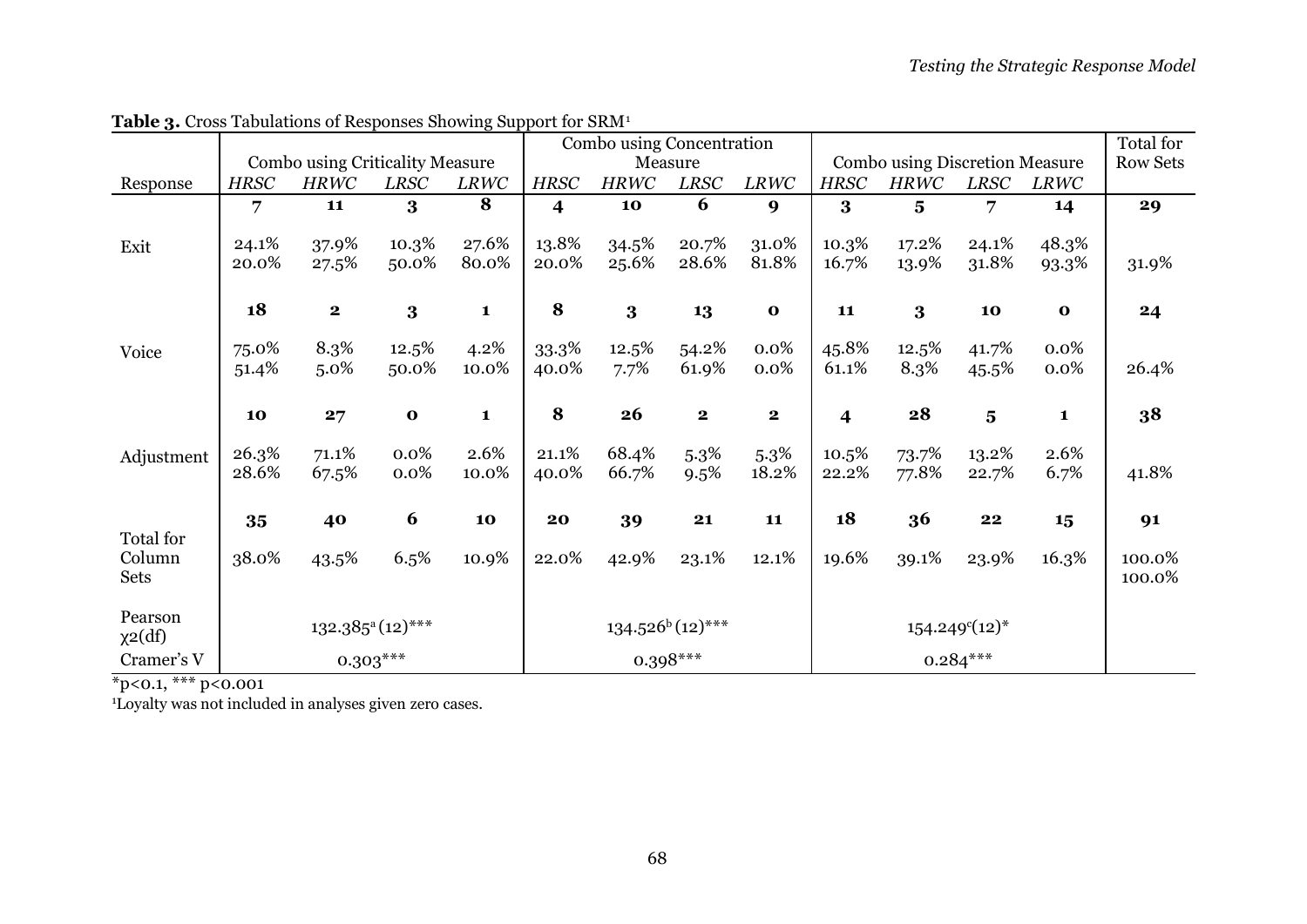organization decided not to pursue funding, resulting in a coding of *exit*. In our data set, we only have the final response. Second, those NGOs that rely more on internal resources than external resources may, on average, have lower capacity (such as having staff devoted to donor relations) for negotiating with external donors than their fellow NGOs in the donor network who rely more heavily on external funding. In other words, we may be seeing the effects of a capacity difference related to criticality difference combined with network position. We did not include capacity measures in this analysis. Its multidimensional nature, including but not limited to human, structural, financial and information dimensions (Christensen & Gazley, 2008), would make the analyses much more complex.

*Adjustment* is the most common response in this research and its relevant hypotheses are wellsupported. For all three measures of resource dependency, when there is high resource dependency and weak closeness centrality, we find that NGOs chose to change in response to a donor's new demands. For the HRWC category, *adjustment* is the response for 68% of cases using criticality, 67% using concentration, and 78% using discretion as the resource dependency measure.

With Table 3, we also can compare types of responses across all possible combinations and find support for our hypotheses. As predicted, the most common combination for an *adjustment* response is HRWC, no matter if using criticality (71% of *adjustment* observations), concentration (68% of *adjustment* observations) or discretion (74% of *adjustment* observations). Also as predicted, *voice* was most common for the LRSC category using the concentration measure (54% of *voice* observations). However, it was more common for HRSC than LRSC using criticality (75% versus 12.5% of *voice* observations) and discretion measures (46% versus 42%). We predicted *loyalty* under the more extreme conditions within HRSC. Without any *loyalty* observations, the HRSC condition is linked to *voice* as the most common response. *Voice* was even more common for the HRSC condition than for the predicted LRSC condition for it.

As predicted, *exit* was most common under LRWC, and most common using the discretion measure (48% of *exit* observations under LRWC conditions). However, looking just at the *exit* observations, it was more common for HRWC than LRWC using criticality (38% for HRWC versus 28% for LRWC), and concentration (35% for HRWC versus 31% for LRWC, a small difference). Perhaps this is due to NGO capacity strengths. When NGOs rely less on internal than external resources, leaders may develop a stronger capacity to understand their external donors' interests and demands. They may more routinely and expertly gather information to judge if they can change the donor's interests to better suit their organization. In the context of this research, despite their weak closeness centrality in the network, the NGO leaders with high dependence on external donors, compared to their counterparts with low dependence, may have had more capacity to understand the donor was serious about the funding interest change and chose to *exit* rather than divert resources from their core mission to try and please a donor.

### **Discussion**

The SRM predicts NGO's *exit, voice,* and *adjustment* to donors' changed funding demands. Though *adjustment* is the most common response in our sample, we also find NGOs practicing *exit* or inserting their environmental priorities into a proposed project. The results are fairly consistent, no matter the measure of resource dependency. However, the three measures are not fully substitutable. All three measures are great predictors of *adjustment*. Also, all are effective for predicting *voice* under conditions of LRSC, again supporting the model. We did not find *loyalty* so the SRM prediction that it would occur under the HRSC condition is not evaluated. For predicting *exit*, using discretion to create the composite variable, is particularly effective. While the concentration and criticality measures also have value in predicting *exit*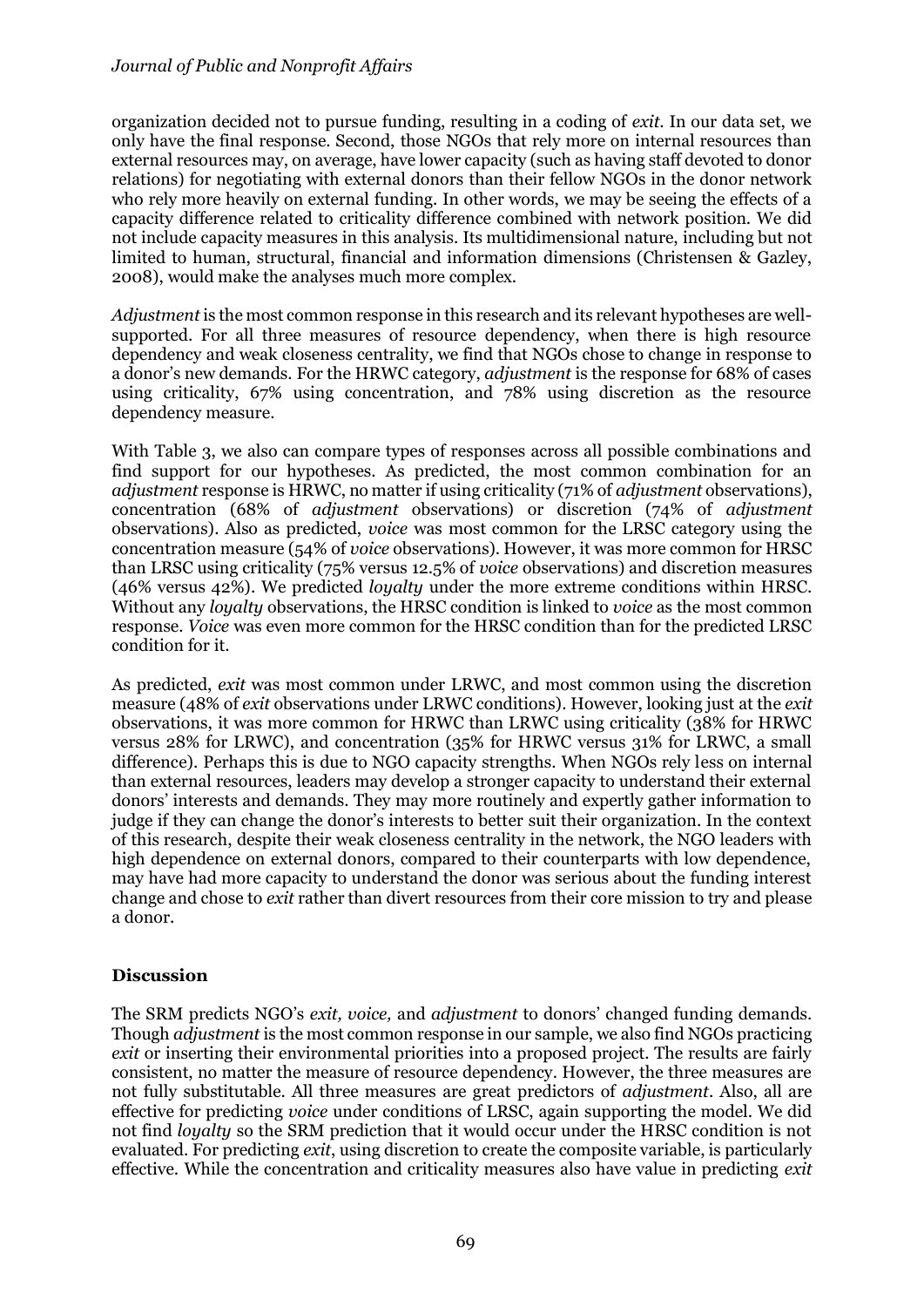under conditions of LRWC, *exit* may be even more popular for HRWC conditions than for LRWC conditions.

That *exit* occurs under all conditions deserves further discussion. As noted earlier, it is possible that an NGO was unsuccessful in informal attempts to use *voice* so then used *exit*. However, other explanations are worth considering and studying. There are reasons to *exit* even if *voice* would have been effective. Organization leaders may consider the importance of the issue at stake, the consequences for future interactions, the difficulty to mobilize resources to exert power, and the cost of exerting it (Ebrahim, 2005a; Lee et al., 2012; Ofem et al., 2018). Also, unappealing donor demands may spur NGO leaders to engage in a conscious or unconscious recommitment to the existing mission or leverage the situation to signal their legitimacy to others by protecting their mission and rejecting the donor. Finally, there may be internal dynamics such as a leadership transition and personal relations that affect ability and desire to use a *voice* or *adjustment* response. These factors might explain some of our results that show NGOs practicing *exit* despite their strong centrality in the network and/or high level of dependency.

The SRM allows for tracking over time, something we did not do. The response an NGO adopts in one funding cycle reinforces or alters the network position and dependencies in a subsequent one. Scholars may be able to monitor centrality and dependencies to not only predict responses to a particular donor but also to examine how a response to a specific donor might impact relationships with others in the donor's network. Future research should consider these issues along with potential institutional factors that create increasingly normed responses like *loyalty* (DiMaggio & Powell, 1983; Meyer & Rowan, 1977). *Loyalty* may be more common in other contexts besides the one of this research. For example, perhaps a setting with fewer available resource providers would expose *loyalty* responses becoming more frequent over time.

This research raises many normative and empirical questions, some concerning democracy and development. How much influence should and do international actors have in sovereign nations? Foreign donors can have a major role in funding environmental policy and implementation through local NGOs. Changes in donors' agendas can leave funding gaps and redirect NGOs to new mission areas. This is an opportunity for the sovereign government to set aside the tension that underlies aid management relationships (Green & Curtis, 2005) and position itself as a partner for both donors and NGOs; the government can step in as a substitute when donor relationships end and put some mission domains, like environmental conservation, at risk. It can be an 'entrepreneurial government' (Brinkerhoff & Brinkerhoff, 2002) that steers rather than rows, facilitates interactions, sometimes competes against the other sectors and may itself be a member of a donor's network.

NGO decision-makers' responses may have been influenced by their opinions on how much influence a foreign donor and sovereign government should have. Perhaps some of the *exit* responses reflect NGO leaders' resistance to a donor trying to change NGOs' missions. They may have felt that maintaining a relationship with the donor would undermine their own NGO's independence or standing with the sovereign government which granted them the discretion, if not the financial resources, to pursue an environmental mission. One donor had the new priority of promoting democratic participation and this could be perceived as a foreign entity overstepping into domestic affairs. Perhaps some NGO leaders share the view that their organizations should be seen as partners, based on support, stewardship, and mutuality (Brinkerhoff, 2002; Fischer et al., 2017; Van Slyke, 2007), and not as the extended agencies of their donors. Some NGO leaders may have been disappointed by the heavy hand of the donors in making drastic changes without NGO input and without concern about what would happen to environmental programs due to their funding withdrawal.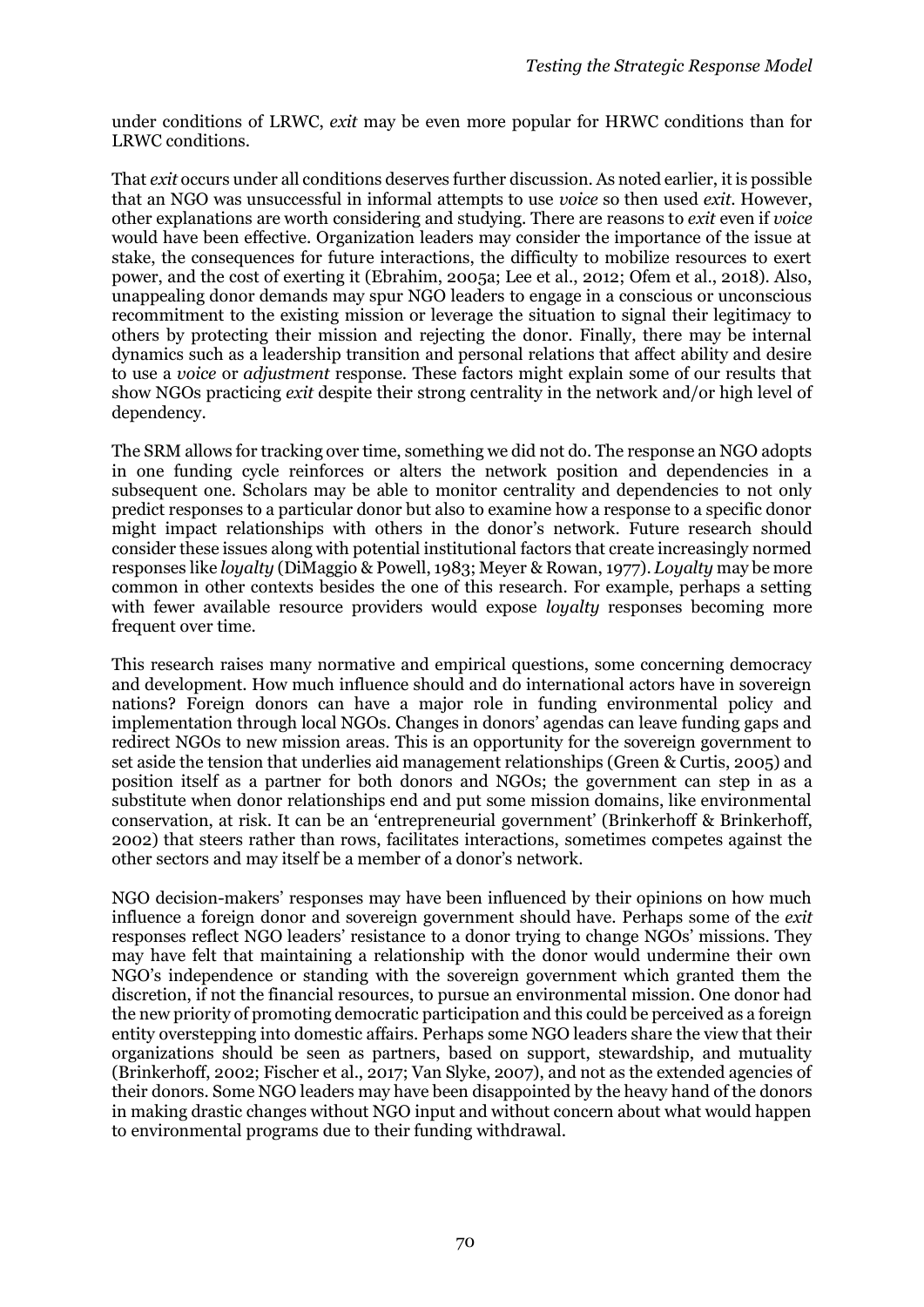Risk aversion is one reason donors may prefer to fund organizations they funded before (Chen & Bozeman, 2012; Zheng et al., 2019). A question is whether risk aversion is optimal in the context of uncertainty and instability that characterizes many developing countries. Scholars (e.g., Batley & Rose, 2011; Suárez, 2011; Zhan & Tang, 2016) argue that Western donors favor a subset of professional and well-connected NGOs whose success in attracting foreign resources may undermine the capacity building of other NGOs and domestic donor networks. This research illustrates that membership in a donor network may shift, most demonstrably when donor interests change. How do these shifts affect the risk-taking and capacity of the NGO sector as a whole? We encourage scholars, and practitioners, to examine risks and opportunities associated with establishing funding relationships with NGOs that are not currently in the donor network. The introduction of new members into a donor network and *exit* of others may affect not only closeness centrality measures for existing members but also the pattern of resource dependencies across the network and in the larger NGO sector.

The parsimony of SRM may encourage practitioners to use it for reflection on past and future decisions and by scholars who have limited data collection capacity or wish to rely on general perceptions of network centrality and resource dependency. For NGOs, the model can provide a framework for considering perceptions of existing and possible donor arrangements. This framework may help in making short- and long-term strategic decisions. For example, NGO leaders may be able to track how certain responses to donors are likely to affect future ones due to resulting changes in their dependencies and location in a donor's network. They also may be able to use the model to surface what may have been subconscious influences on their responses to donors and thus be more strategic in their future decision-making.

Our results do not offer specific guidance on what NGOs should do in the face of donor demands. Relevant benefits and costs depend on the type of funding portfolio and the nature of the relations in an associated network (Ebrahim, 2005a; Froelich, 1999). Private funding and international aid, for example, may be highly volatile and encourage goal displacement (Malhotra, 2000). While diversification of funding sources may reduce financial dependence, it may create network interdependencies that NGOs could struggle with and need to negotiate (Ebrahim, 2005a, 2005b). The availability of multiple funding increases the operational costs and efforts for an NGO to manage the funding (Froelich, 1999; Henderson, 2002). That is why NGO leaders might find it more rewarding to practice *voice*—or even *exit*—with an established donor to mitigate the cost of managing multiple sources of revenues, depending on capacity to do so.

Donors may learn much by using the SRM to examine variations in NGOs' responses to their demands as well as their responses to NGOs; the relationships they create and foster may be at least as important as the funding they provide. The common use of *adjustment* in our results reflects acceptance or tolerance of donors' changing demands. However, the *exit* and *voice* responses remind donors that they should not assume that *adjustment* will occur. *Exit* and *voice* are clear signals to donors that NGO leaders may find a continuing relationship on the donor's terms to be undesirable and this signal, in general, is predictable by the SRM. Such signals, over time, may lead to corrections in NGO-donor interactions and ultimately the broader donor network. It is important, then, to consider funders' expectations for and reactions to NGO responses to their changed demands to have a more comprehensive understanding from the two sides of the relationship.

### **Conclusion**

To conclude, there are multiple ways to advance research using the Strategic Response Model. First, future research could address some of the methodological limitations of this research, such as the size of the sample and measurement issues. While verified by outside experts, the empirical coding of the independent variables is subjective, and it is also dichotomous for the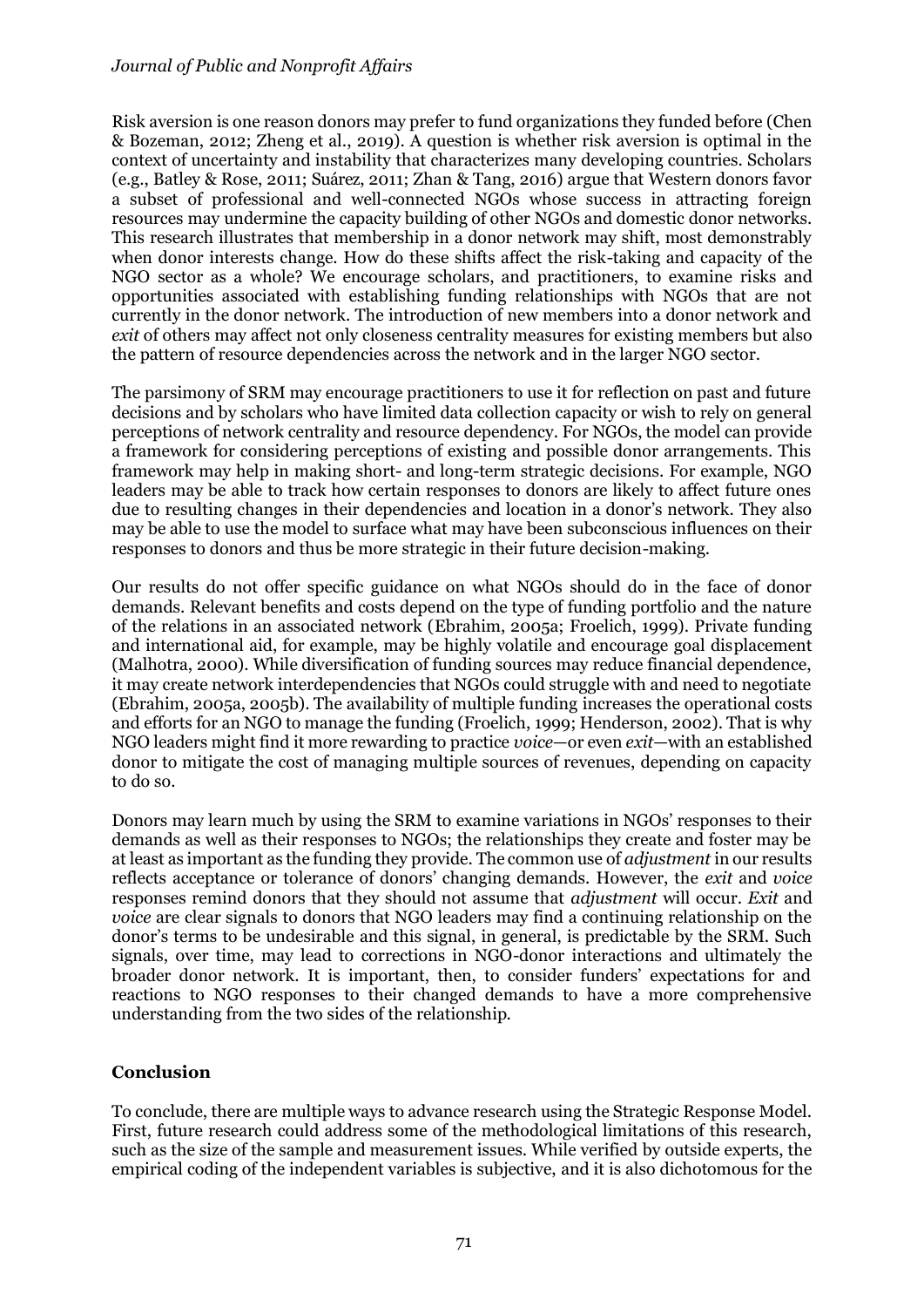purpose of testing the most parsimonious version of the SRM. A study that looks at moderate responses or uses continuous variables may have more predictive power.

Second, while we took a network perspective, we looked at each NGO's response and treated it independently from other NGO' responses, not as part of a set of responses. It could be useful to look for consistency in responses of previously collaborating NGOs. Also, it may be useful to capture how much a behavior towards one donor influences the behavior towards another when the donor networks overlap and when they do not. The question of whether NGOs try more than one response before reaching a final response also is worth exploring; we only examine the final behavior in the funding cycle. Future research could use the model to track a progression in responses or behaviors.

Third, factors such as organizational capacity and philosophical stance on donor influence may moderate responses and could be integrated into the SRM in future empirical tests; these factors also include the length and durations of relations which could impact both dependency and centrality. Longitudinal data would help researchers examine how the application of the SRM evolves over time. Organizations are embedded in networks within which ties evolve (Eng et al., 2012; Granovetter, 1985). Therefore, it is important to understand an organization's changing position in their networks relative to other network members. Network position also relates to future formation, and maintenance and strengths of network dyadic ties (Lai et al., 2017; Lee & Monge, 2011).

Fourth, social construction scholarship suggests looking at how well perceptions of relations and resource dependency match our measures, as well as other factors that may influence responses. We did not solicit NGO leaders' perceptions which may not match the more objective measures we used and could be more or less predictive of response.

Finally, it is important to address how personal networks are embedded within and have a direct impact on donor networks. Personal relations and resource exchanges among individuals may substitute for, strengthen, or weaken network location and dependencies among organizations.

### **Disclosure Statement**

The author(s) declare that there are no conflicts of interest that relate to the research, authorship, or publication of this article.

# **References**

- AbouAssi, K. (2013). Hands in the pockets of mercurial donors: NGO response to shifting funding priorities. *Nonprofit and Voluntary Sector Quarterly*, *42*(3), 584–602. https://doi.org/10.1177/0899764012439629
- AbouAssi, K. (2015). Testing resource dependency as a motivator for NGO self-regulation: Suggestive evidence from the global south. *Nonprofit and Voluntary Sector Quarterly*, *44*(6), 1255–127[3 https://doi.org/10.1177/0899764014556774](https://doi.org/10.1177/0899764014556774)
- AbouAssi, K., & Tschirhart, M. (2018). Organizational response to changing demands: Predicting behavior in donor networks. *Public Administration Review*, *78*(1), 126–136 <https://doi.org/10.1111/puar.12786>
- AbouAssi, K., Wang, R., & Huang, K. (2021). Snuggling together or exploring options? A multilevel analysis of nonprofit partnership formation and evolution in an unstable institutional context. *Nonprofit and Voluntary Sector Quarterly*, *50*(1), 143–164. [https://doi.org/10.1177/0899764020945800](https://doi.org/10.1177%2F0899764020945800)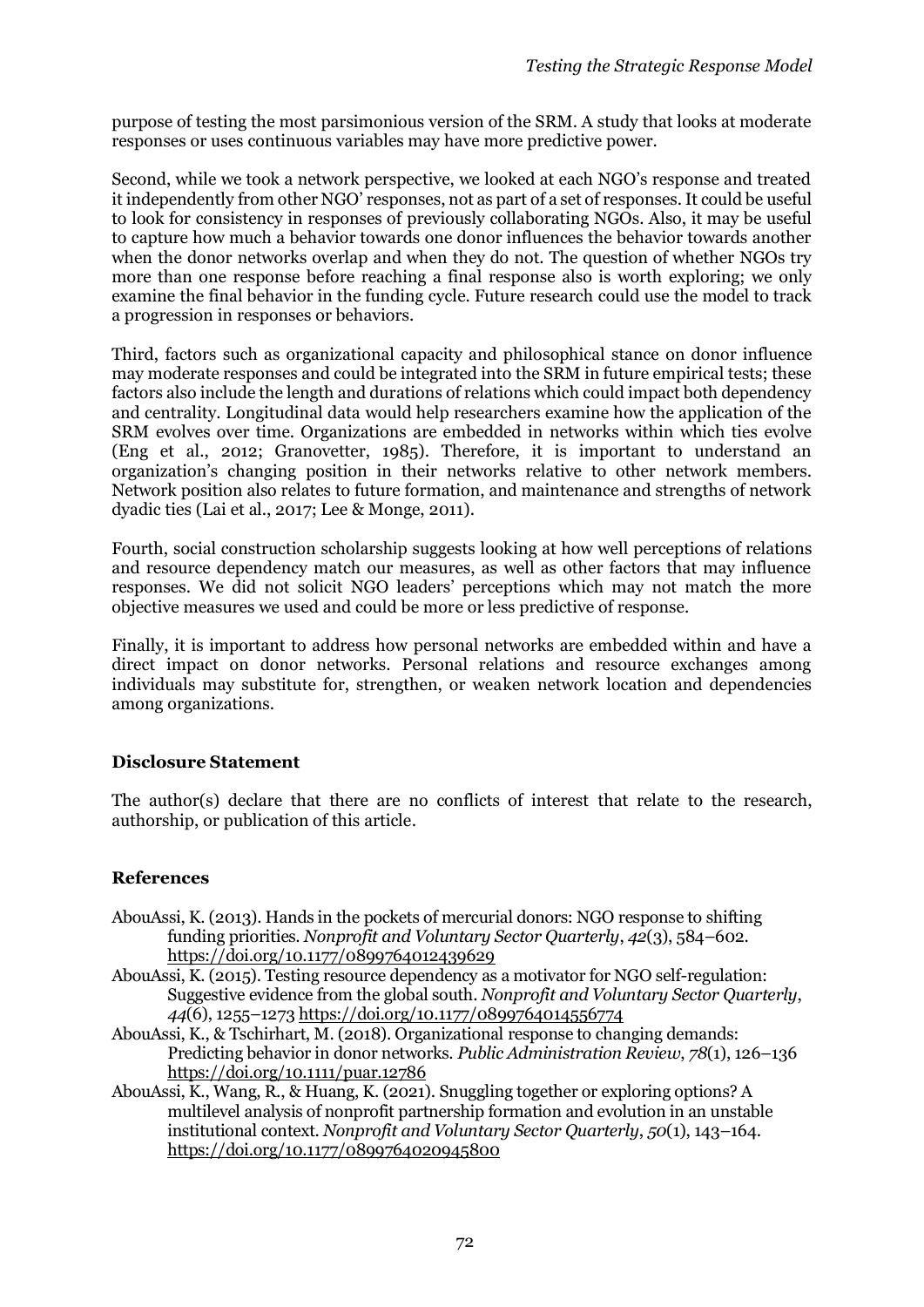- Baer, M. (2010). The strength-of-weak-ties perspective on creativity: A comprehensive examination and extension. *Journal of Applied Psychology*, *95*(3), 592–601. https://doi.apa.org/doi/10.1037/a0018761
- Barnes, J. (1979). Network analysis: Orienting notion, rigorous technique, or substantive field of study? In P. Holland (Ed.), *Perspectives on social network analysis* (pp. 403–423). Academic Press.
- Batley, R., & Rose, P. (2011). Analysing collaboration between non‐governmental service providers and governments. *Public Administration and Development*, *31*(4), 230–239 https://doi.org/10.1002/pad.613
- Bennett, R., & Savani, S. (2011). Surviving mission drift: How charities can turn dependence on government contract funding to their own advantage. *Nonprofit Management and Leadership*, *22*(2), 217–231. https://doi.org/10.1002/nml.20050
- Boje, D., & Whetten, D. (1981). Effects of organizational strategies and contextual constraints on centrality and attributions of influence in interorganizational networks. *Administrative Science Quarterly*, *26*(3), 378–95. https://doi.org/10.2307/2392513
- Borgatti, S. (2005). Centrality and network flow. *Social Networks*, *27*(1), 55–71 <https://doi.org/10.1016/j.socnet.2004.11.008>
- Borgatti, S. P., Everett, M. G., & Freeman, L. C. (2002). Ucinet for Windows: Software for social network analysis. Harvard, MA: *Analytic Technologies*, *6*, 12–15.
- Brinkerhoff, J. M. (2002). Government–nonprofit partnership: A defining framework. *Public Administration and Development*, *22*(1), 19–30. https://doi.org/10.1002/pad.203
- Brinkerhoff, J. M., & Brinkerhoff, D. (2002). Government–nonprofit relations in comparative perspective: Evolution, themes and new directions. *Public Administration and Development*, *22*(1), 3–18. https://doi.org/10.1002/pad.202
- Burt, R. (1983). Network data from archival records. In R. Burt and M. Minor (Eds.), *Applied network analysis* (pp. 158–74). Sage.
- Carolan, B., & Natriello, G. (2005). *Strong ties, weak ties: Relational dimensions of learning settings* [Paper presentation]. Annual Meeting of the American Educational Research Association, Montreal, Canada.
- Chen, C., & Bozeman, B. (2012). Organizational risk aversion: Comparing the public and nonprofit sectors. *Public Management Review*, *14*(3), 377–402. https://doi.org/10.1080/14719037.2011.637406
- Christensen, R. K., & Gazley, B. (2008). Capacity for public administration: Analysis of meaning and measurement. *Public Administration and Development*, *28*(4), 265–279. https://doi.org/10.1002/pad.500
- Clark, J., & Salloukh, B. (2013). Elite strategies, civil society, and sectarian identities in postwar Lebanon. *International Journal of Middle East Studies*, *45*(4), 731–749. https://www.jstor.org/stable/43304010
- Contu, A., & Girei, E. (2014) NGOs management and the value of 'partnerships' for equality in international development: What's in a name? *Human Relations*, *67*(2), 205–232. [https://doi.org/10.1177/0018726713489999](https://doi.org/10.1177%2F0018726713489999)
- Cornforth, C. (2014). Understanding and combating mission drift in social enterprises. *Social Enterprise Journal*, *10*(1), 3–20. https://doi.org/10.1108/SEJ-09-2013-0036
- Delfin, F., & Tang, S. (2008). Foundation impact on environmental nongovernmental organizations: The grantees' perspective. *Nonprofit and Voluntary Sector Quarterly*, *37*(4), 603–625. https://doi.org/10.1177/0899764007312667
- Diani, M. (2002). Network analysis. In B. Klandermans & S. Staggenborg (Eds.), *Methods of social movement research* (pp. 173–200). University of Minnesota Press.
- DiMaggio, P., & Powell, W. (1983). The iron cage revisited: Institutional isomorphism and collective rationality in organizational fields. *American Sociological Review*, *48*(2), 147–160. https://doi.org/10.2307/2095101
- Doerfel, M., Atouba, Y., & Harris, J. (2017). (Un)obtrusive control in emergent networks: Examining funding agencies' control over nonprofit networks. *Nonprofit and Voluntary Sector Quarterly*, *46*(3), 469–487. https://doi.org/10.1177/0899764016664588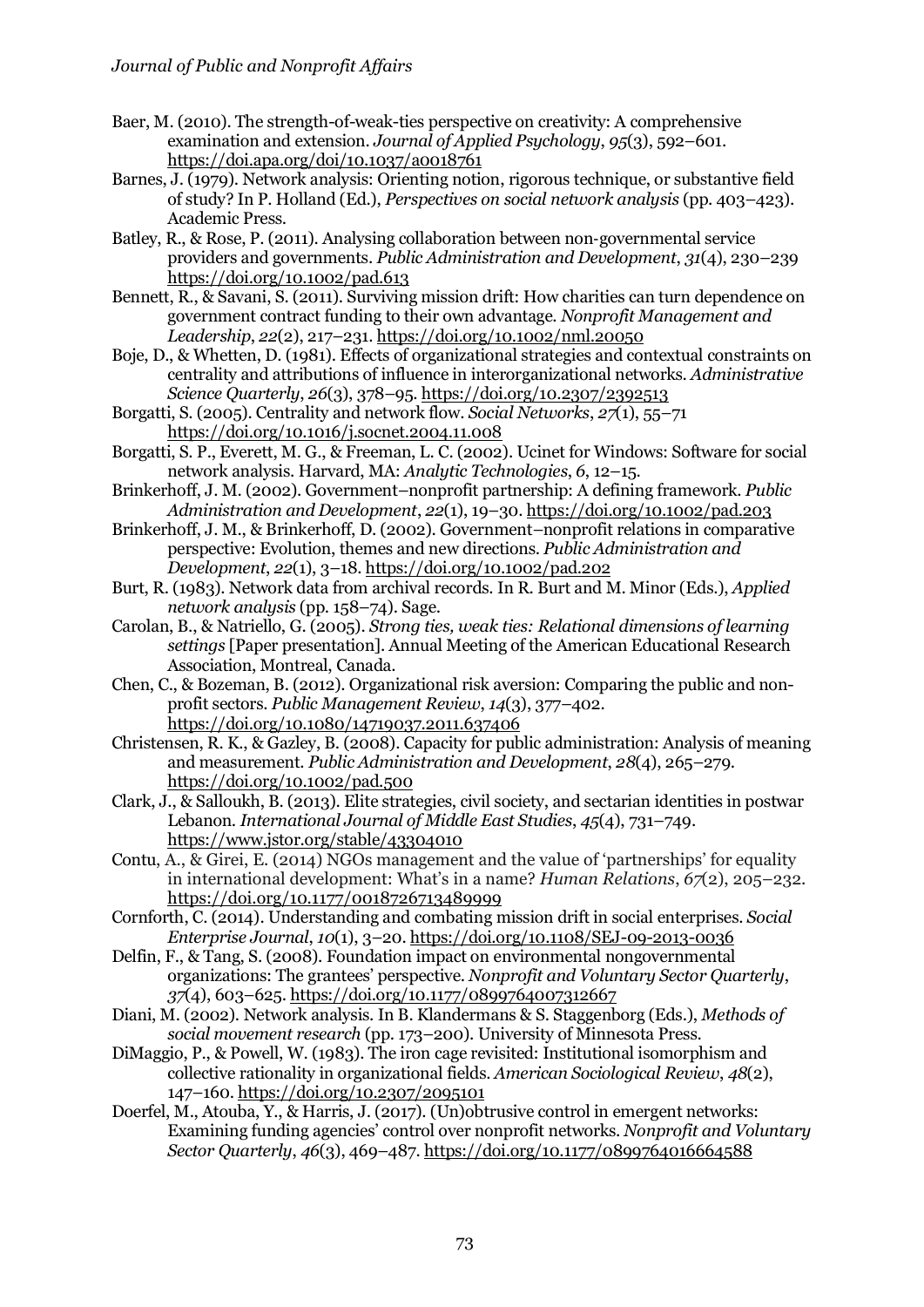- Dowding, K., John, P., Mergoupis, T., & Van Vugt, M. (2000). Exit, voice and loyalty: Analytic and empirical developments. *European Journal of Political Research*, *37*(4), 469–95. https://doi.org/10.1023/A:1007134730724
- Drees, J. M., & Heugens, P. M. A. R. (2013). Synthesizing and extending resource dependence theory: A meta-analysis. *Journal of Management*, *39*(6), 1666–1698. https://doi.org/10.1177%2F0149206312471391

Ebrahim, A. (2005a). Accountability myopia: Losing sight of organizational learning. *Nonprofit and Voluntary Sector Quarterly*, *34*(1), 56–87. https://doi.org/10.1177/0899764004269430

- Ebrahim, A. (2005b). *NGOs and organizational change: Discourse, reporting, and learning*. Cambridge University Press.
- Elo, I., & Beale, C. (1985). *Natural resources and rural poverty: An overview*. National Center for Food and Agriculture Policy, Resources for the Future.
- El-Zein, F., & Sims, H. (2004). Reforming war's administrative rubble in Lebanon. *Public Administration and Development*, *24*(4), 279–288. https://doi.org/10.1002/pad.327
- Emerson, K., Nabatchi, T., & Balogh, S. (2012). An integrative framework for collaborative governance. *Journal of Public Administration Research and Theory*, *22*(1), 1–29. <https://doi.org/10.1093/jopart/mur011>
- Ebaugh, H. R., Chafetz, J. S., & Pipes, P. (2005). Funding good works: Funding sources of faith-based social service coalitions. *Nonprofit and Voluntary Sector Quarterly 34*(4), 448–472. [https://doi.org/10.1177/0899764005278036](https://doi.org/10.1177%2F0899764005278036)
- Eng, T., Liu, C., & Sekhon, Y. (2012). The role of relationally embedded network ties in resource acquisition of British nonprofit organizations. *Nonprofit and Voluntary Sector Quarterly*, *41*(6), 1092–1115. https://doi.org/10.1177/0899764011427596
- Fischer, R. L., Vadapalli, D., & Coulton, C. (2017). Merging ahead, increase speed: A pilot of funder-driven nonprofit restructuring. *Journal of Public and Nonprofit Affairs*, *3*(1), 40–54. https://doi.org/10.20899/jpna.3.1.40-54
- Freeman, L. (1979). Centrality in social networks: Conceptual clarification. *Social Networks*, *1*(3), 215–239. https://doi.org/10.1016/0378-8733(78)90021-7
- Freeman, L. (2000). Visualizing social networks. *Journal of Social Structure*, *1*(1), 1–15. https://www.cmu.edu/joss/content/articles/volume1/Freeman.html
- Froelich, K. (1999). Diversification of revenue strategies: Evolving resource dependence in nonprofit organizations. *Nonprofit and Voluntary Sector Quarterly*, *28*(3), 246–268. https://doi.org/10.1177/0899764099283002
- Gehlbach, S. (2006). Formal model of exit and voice. *Rationality and Society*, *18*(4), 395–418. https://doi.org/10.1177/1043463106070280
- Granovetter, M. (1973). The strength of weak ties. *The American Journal of Sociology*, *78*(6), 1360–1380. https://www.jstor.org/stable/2776392
- Granovetter, M. (1983). The strength of weak ties: A network theory revisited. *Sociological Theory*, 1(*1)*, 201–233. https://doi.org/10.2307/202051
- Granovetter, M. (1985). Economic action and social structure: The problem of embeddedness. *The American Journal of Sociology*, *91*(3), 481–510. https://www.jstor.org/stable/2780199
- Green, L., & Curtis, D. (2005). Bangladesh: Partnership or posture in aid for development? *Public Administration and Development*, *25*(5), 389–398. https://doi.org/10.1002/pad.375
- Grimes, M. G., Williams, T. A., & Zhao, E. Y. (2019). Anchors aweigh: The sources, variety, and challenges of mission drift. *Academy of Management Review*, *44*(4), 819–845. https://doi.org/10.5465/amr.2017.0254
- Guo, C. (2007). When government becomes the principal philanthropist: The effects of public funding on patterns of nonprofit governance. *Public Administration Review*, *67*(3), 458–473. https://doi.org/10.1111/j.1540-6210.2007.00729.x
- Haddad, T. (2017). Analysing state–civil society associations relationship: The case of Lebanon. *VOLUNTAS*, *28*(4), 1742–1761. https://doi.org/10.1007/s11266-016-9788-y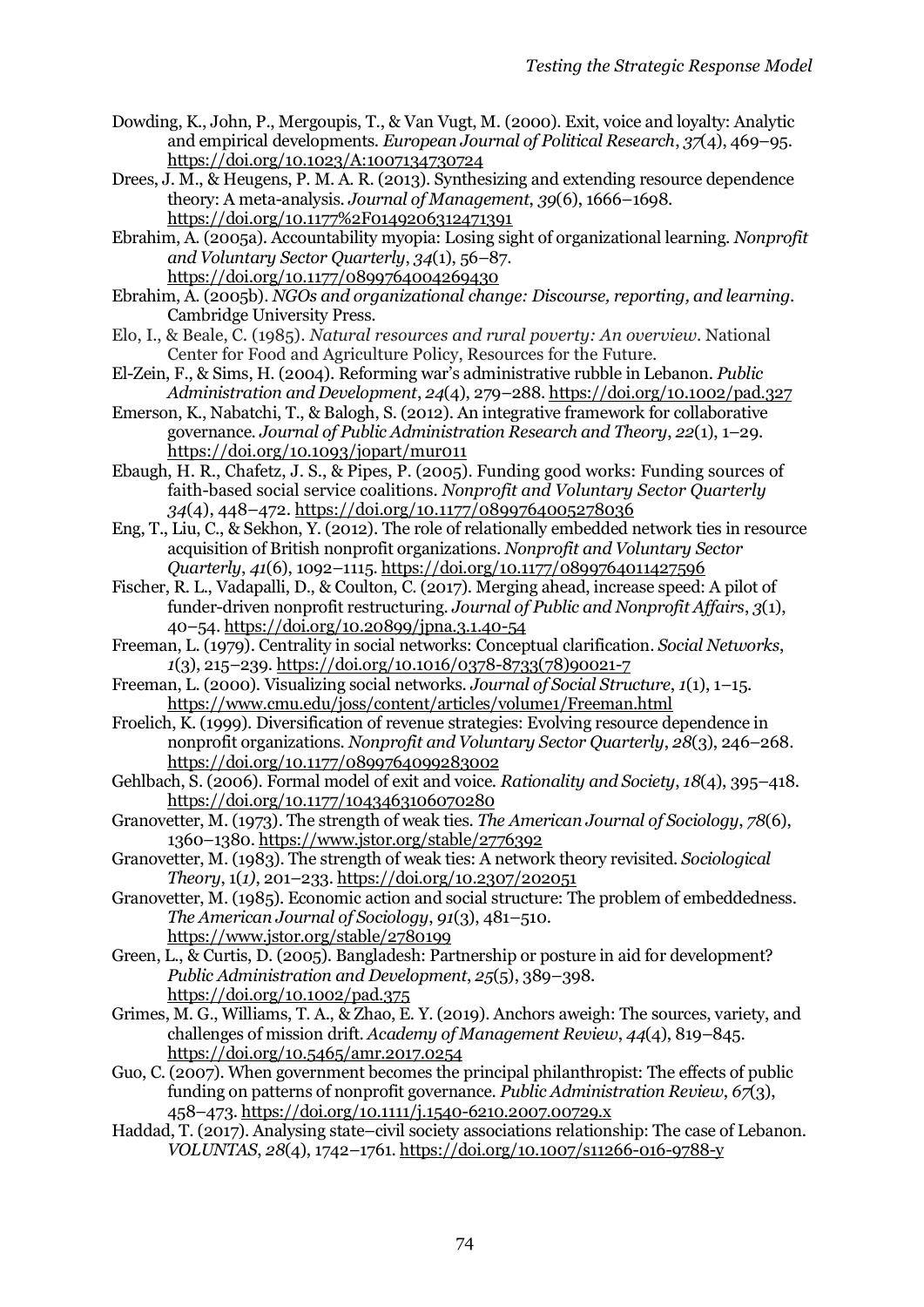- Haddad, T. (2018). Confrontation, co-optation, and cooperation: Civil society in post-war Lebanon. In R. Marchetti (Ed.), *Government–NGO relationships in Africa, Asia, Europe and MENA* (pp. 235–252). Routledge.
- Henderson, S. (2002). Selling civil society: Western aid and the nongovernmental organization sector in Russia. *Comparative Political Studies*, *35*(2), 139–167. https://doi.org/10.1177/0010414002035002001
- Hirschman, A. (1970). *Exit, voice, and loyalty: Responses to decline in firms, organizations, and states*. Cambridge, MA: Harvard University Press.
- Hughes, P., & Luksetich, W. (2004). Nonprofit arts organizations: Do funding sources influence spending patterns? *Nonprofit and Voluntary Sector Quarterly*, *33*(2), 203–220[. https://doi.org/10.1177/0899764004263320](https://doi.org/10.1177%2F0899764004263320)
- Ibarra, H. (1993). Network centrality, power, and innovation involvement: Determinants of technical and administrative roles. *Academy of Management Journal*, *36*(3), 471–501. https://doi.org/10.5465/256589
- Lai, C., She, B., & Tao, C. (2017). Connecting the dots: A longitudinal observation of relief organizations' representational networks on social media. *Computers in Human Behavior*, *74*, 224–234. https://doi.org/10.1016/j.chb.2017.04.037
- Lambright, KT. (2008). Agency theory and beyond: Contracted providers' motivations to properly use service monitoring tools. *Journal of Public Administration Research and Theory*, 19(2), 207-227[. https://doi.org/10.1093/jopart/mun009](https://doi.org/10.1093/jopart/mun009)
- Lazzarini, S., & Zenger, T. (2002). The strength of churning ties: A dynamic theory of interorganizational relationships*.* [Working paper] PENSA seminar, University of São Paulo.
- Lee, S., & Monge, P. (2011). The coevolution of multiplex communication networks in organizational communities. *Journal of Communication*, *61*(4), 758–779. https://doi.org/10.1111/j.1460-2466.2011.01566.x
- Lee, H., Robertson, P., Lewis, L., Sloane, D., Galloway-Gilliam, L., & Nomachi, J. (2012). Trust in a cross-sectoral interorganizational network: An empirical investigation of antecedents. *Nonprofit and Voluntary Sector Quarterly*, *41*(4), 609–631. https://doi.org/10.1177/0899764011414435
- Levin, D., & Cross, R. (2004). The strength of weak ties you can trust: The mediating role of trust in effective knowledge transfer. *Management Science*, *50*(11), 1477–1490. https://doi.org/10.1287/mnsc.1030.0136
- Luo, J., & Kaul, A. (2019). Private action in public interest: The comparative governance of social issues. *Strategic Management Journal*, *40*(4), 476–502. https://doi.org/10.1002/smj.2961
- Malatesta, D., & Smith, C. (2011). Resource dependence, alternative supply sources, and the design of formal contracts. *Public Administration Review*, *71*(4), 608–617. https://doi.org/10.1111/j.1540-6210.2011.02392.x
- Malhotra, K. (2000). NGOs without aid: Beyond the global soup kitchen. *Third World Quarterly*, *21*(4), 655–668. https://doi.org/10.1080/713701062
- Marsden, P. (1990). Network data and measurement. *Annual Review of Sociology*, *16(1)*, 435– 63. https://www.jstor.org/stable/2083277
- Marsden, P., & Campbell, K. (1984). Measuring tie strength. *Social Forces*, *63*(2), 482–501. https://doi.org/10.2307/2579058
- Marshall, J. H., & Suárez, D. (2014). The flow of management practices: An analysis of NGO monitoring and evaluation dynamics. *Nonprofit and Voluntary Sector Quarterly*, *43*(6), 1033–1051[. https://doi.org/10.1177/0899764013494117](https://doi.org/10.1177%2F0899764013494117)
- Martin-Howard, S. (2019). Barriers and challenges to service delivery and funding: A case study of a nonprofit organization in the Western Cape, South Africa. *Journal of Public and Nonprofit Affairs*, *5*(3), 293–316. https://doi.org/10.20899/jpna.5.3.293-316
- McCaskill, J. R., & Harrington, J. R. (2017). Revenue sources and social media engagement among environmentally focused nonprofits. *Journal of Public and Nonprofit Affairs*, *3*(3), 309–319. https://doi.org/10.20899/jpna.3.3.309-319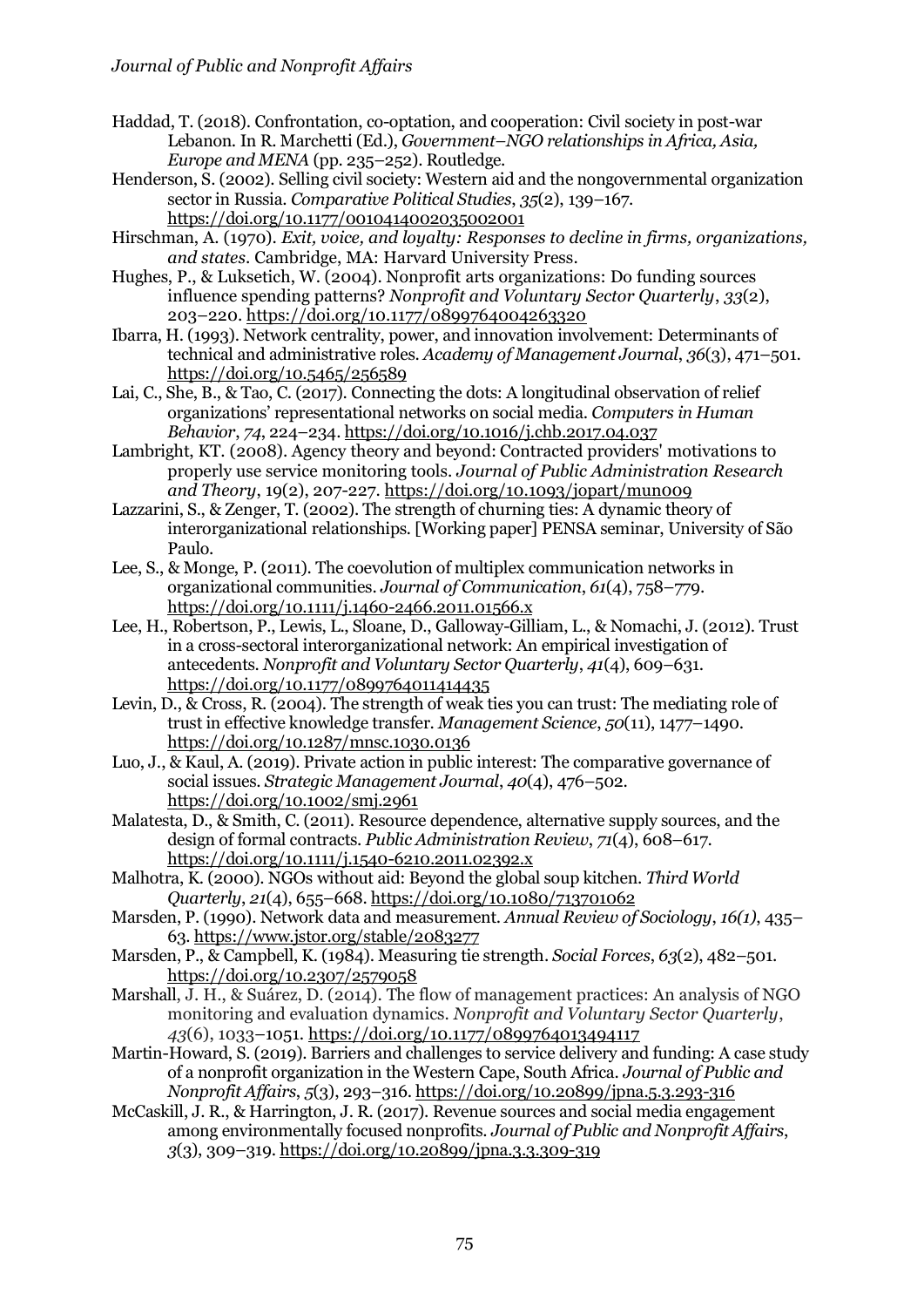- Meyer, J., & Rowan, B. (1977). Institutionalized organizations: Formal structure as myth and ceremony. *American Journal of Sociology*, *83*(2), 340–363. https://doi.org/10.1086/226550
- Mitterlechner, M. (2019). *Leading in inter-organizational networks: Towards a reflexive practice*. Palgrave MacMillan.
- Mosley, J. (2012). Keeping the lights on: How government funding concerns drive the advocacy agendas of nonprofit homeless service providers. *Journal of Public Administration Research and Theory 22*(4), 841–866. <https://doi.org/10.1093/jopart/mus003>
- Neumayr, M., Schneider, U., & Meyer, M. (2015). Public funding and its impact on nonprofit advocacy. *Nonprofit and Voluntary Sector Quarterly*, *44*(2), 297–318. https://doi.org/10.1177/0899764013513350
- Ofem, B., Arya, B., & Borgatti, S. (2018). The drivers of collaborative success between rural economic development organizations. *Nonprofit and Voluntary Sector Quarterly*, *47*(6), 1113–1134. https://doi.org/10.1177/0899764018783084
- Paarlberg, L., & Varda, D. (2009). Community carrying capacity: A network perspective. *Nonprofit and Voluntary Sector Quarterly*, *38*(4), 597–613. https://doi.org/10.1177/0899764009333829
- Pfeffer, J., & Salancik, G. (1978). *The external control of organizations: A resource dependence perspective*. Harper and Row Publishers.
- Priante, A., Ehrenhard, M. L., van den Broek, T., Need, A., & Hiemstra, D. (2021). "Mo" together or alone? Investigating the role of fundraisers' networks in online peer-to-peer fundraising. *Nonprofit and Voluntary Sector Quarterly*. Advance online publication. https://doi.org/10.1177/08997640211057456
- Provan, K., Veazie, M., Staten, L., and Teufel‐Shone, N. (2005). The use of network analysis to strengthen community partnerships. *Public Administration Review*, *65*(5), 603–613. https://doi.org/10.1111/j.1540-6210.2005.00487.x
- Rotolo, D., & Messeni Petruzzelli, A. (2013). When does centrality matter? Scientific productivity and the moderating role of research specialization and cross‐community ties. *Journal of Organizational Behavior*, *34*(5), 648–670. https://doiorg.proxyau.wrlc.org/10.1002/job.1822
- Rusbult, C., Farrell, D., Rogers, G., & Mainous, A. (1988). Impact of exchange variables on exit, voice, loyalty, and neglect: An integrative model of responses to declining job satisfaction. *Academy of Management Journal*, *31*(3), 599–627. https://doi.org/10.5465/256461
- Saidel, J. (2000). Resource interdependence: The relationship between state agencies and nonprofit organizations. In J. S. Ott (Ed.), *The nature of the nonprofit sector*, (pp. 380–390). Boulder, CO: Westview Press.
- Schafer, J. G., & Zhang, Z. (2019). Who is engaged and why? Testing an instrumental perspective on stakeholder engagement. *Journal of Public and Nonprofit Affairs*, *5*(2), 155–177. https://doi.org/10.20899/jpna.5.2.155-177
- Scott, J. (2000). *Social network analysis: A handbook*. Sage Publications.
- Sedereviciute, K., & Valentini, C. (2011). Towards a more holistic stakeholder analysis approach. Mapping known and undiscovered stakeholders from social media. *International Journal of Strategic Communication*, *5*(4), 221–239. https://doi.org/10.1080/1553118X.2011.592170
- Shea, J., & Wang, J. (2016) Revenue diversification in housing nonprofits: Impact of state funding environments. *Nonprofit and Voluntary Sector Quarterly*, *45*(3), 548–567. https://doi.org/10.1177/0899764015593643
- Stedman, R., Parkins, J., & Beckley, T. (2004). Resource dependence and community wellbeing in rural Canada. *Rural Sociology*, *69*(2), 213–234. https://doi.org/10.1526/003601104323087589
- Suárez, D. (2011). Collaboration and professionalization: The contours of public sector funding for nonprofits. *Journal of Public Administration Research and Theory*, *21*(2), 307–326. https://doi.org/10.1093/jpart/muq049